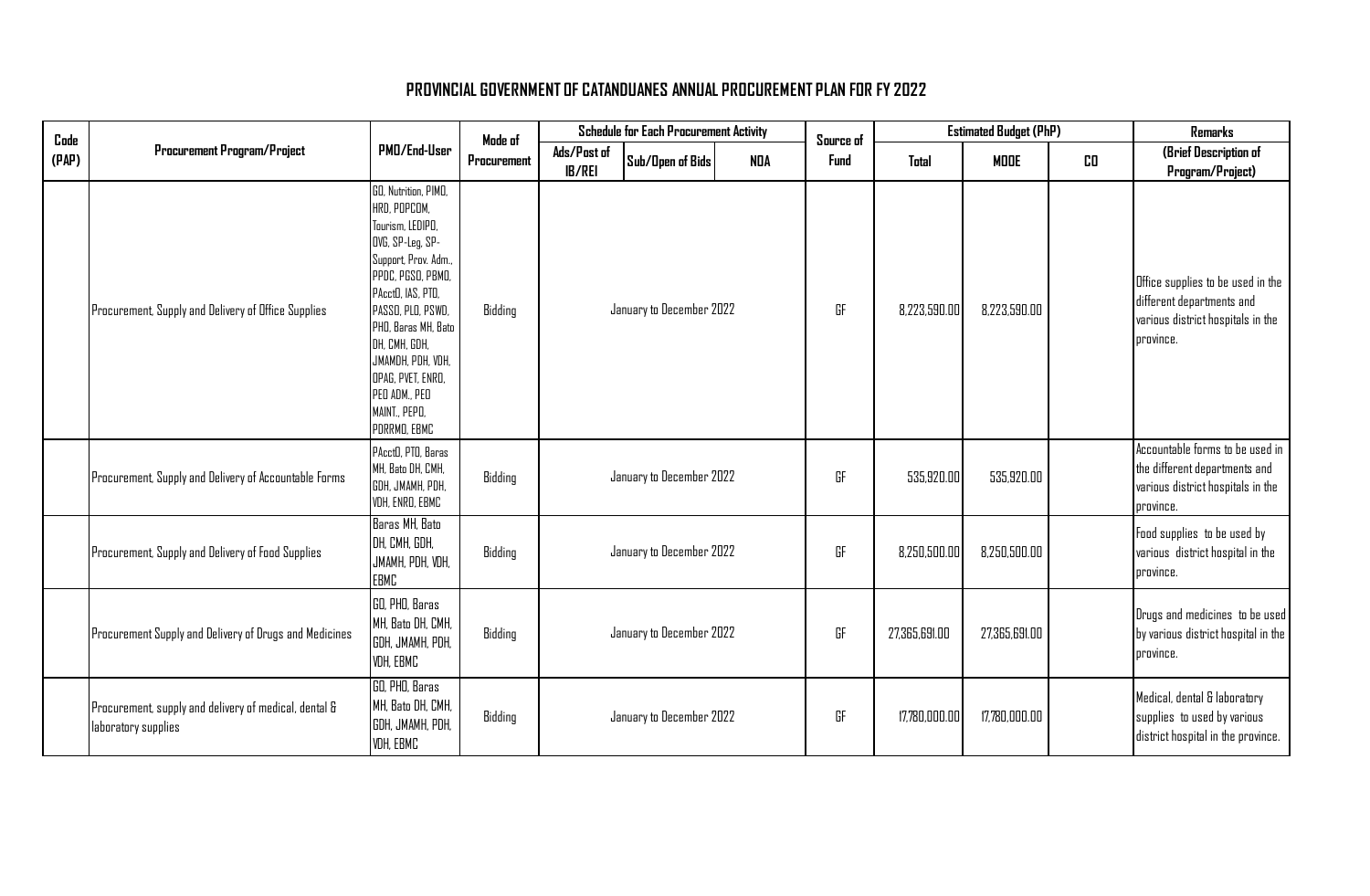| Code  |                                                                         |                                                                                                                                                                                                                                                                                             | Made of     |                              | <b>Schedule for Each Procurement Activity</b> |            | Source of |               | <b>Estimated Budget (PhP)</b> |    | <b>Remarks</b>                                                                                                                                         |
|-------|-------------------------------------------------------------------------|---------------------------------------------------------------------------------------------------------------------------------------------------------------------------------------------------------------------------------------------------------------------------------------------|-------------|------------------------------|-----------------------------------------------|------------|-----------|---------------|-------------------------------|----|--------------------------------------------------------------------------------------------------------------------------------------------------------|
| (PAP) | <b>Procurement Program/Project</b>                                      | PMD/End-User                                                                                                                                                                                                                                                                                | Procurement | Ads/Post of<br><b>IB/REI</b> | Sub/Open of Bids                              | <b>NDA</b> | Fund      | Total         | MODE                          | CD | (Brief Description of<br>Program/Project)                                                                                                              |
|       | Procurement, supply and delivery of fuel, oil & lubricants              | GO, OVG, EBMC                                                                                                                                                                                                                                                                               | Bidding     |                              | January to December 2022                      |            | GF        | 12,460,000.00 | 12,460,000.00                 |    | Fuel, oil & lubricants to be used<br>for government vehicles<br>assigned to the various<br>departments/offices & district<br>hospital in the province. |
|       | Procurement, supply and delivery of Agricultural and Marine<br>supplies | OPAG                                                                                                                                                                                                                                                                                        | Bidding     |                              | January to December 2022                      |            | GF        | 33,745.00     | 33,745.00                     |    | Agricultural and marine supplies<br>to used in the agricultural and<br>marine activities.                                                              |
|       | Procurement, supply and delivery of Animal/zoological<br>supplies       | OPAG, PVET                                                                                                                                                                                                                                                                                  | Bidding     |                              | January to December 2022                      |            | GF        | 80,000.00     | 80,000.00                     |    | Animal/zoological supplies to be<br>used in the different<br>departments in the province.                                                              |
|       | Procurement, supply and delivery of other supplies                      | GO, Nutrition, PIMO,<br>HRD, POPCOM,<br>LEDIPO, OVG, SP-Leg.,<br>SP-Support, Prov.<br>Admin., PPDC, PGSO,<br>PBMO, PcctO, IAS,<br>PTO, PASSO, PLO,<br>PSWD, PHD, Baras<br>MH, Bato DH, CMH,<br>GDH, JMAMH, PDH,<br>VDH, OPAG, PVET,<br>ENRO, PEO-Admin.<br>PED-Maint, PEPD,<br>PDRRMO, EBMC | Bidding     |                              | January to December 2022                      |            | GF        | 3,677,265.00  | 3,677,265.00                  |    | Other supplies were to be used<br>government vehicles assigned to<br>the various departments/offices<br>& district hospital in the<br>province.        |
|       | Procurement, supply and delivery of other supplies-cooking<br>qas       | Baras MH, Bato<br>DH, CMH, GDH,<br>JMAMH, PDH, VDH,<br><b>EBMC</b>                                                                                                                                                                                                                          | Bidding     | January to December 2022     |                                               |            | GF        | 495,000.00    | 495,000.00                    |    | Other supplies-cooking gas to be<br>used by various district hospital<br>in the province.                                                              |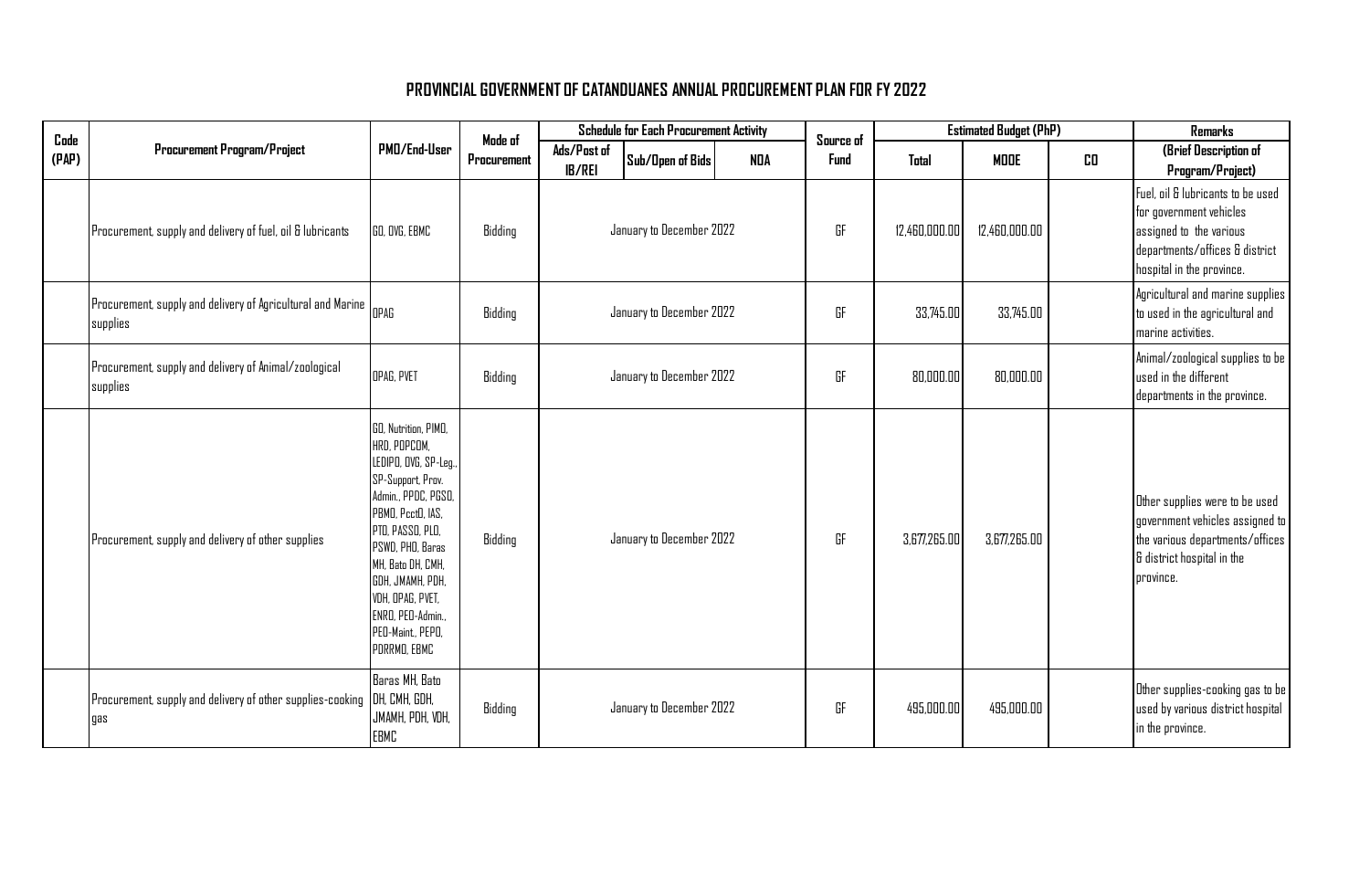| Code  |                                                               |                                       | Mode of     | <b>Schedule for Each Procurement Activity</b> |                          |               | Source of    |              | <b>Estimated Budget (PhP)</b> |              | <b>Remarks</b>                                                                      |
|-------|---------------------------------------------------------------|---------------------------------------|-------------|-----------------------------------------------|--------------------------|---------------|--------------|--------------|-------------------------------|--------------|-------------------------------------------------------------------------------------|
| (PAP) | <b>Procurement Program/Project</b>                            | PMD/End-User                          | Procurement | Ads/Post of<br><b>IB/REI</b>                  | Sub/Open of Bids         | <b>NDA</b>    | <b>Fund</b>  | Total        | <b>MODE</b>                   | CD           | (Brief Description of<br>Program/Project)                                           |
|       | Procurement, Supply and Delivery of Non-accountable forms PDH |                                       | Bidding     |                                               | January to December 2022 |               | GF           | 20,000.00    | 20.000.00                     |              | Non-accountable forms to be<br>used in the district hospital in<br>the province.    |
|       | <b>Consultancy Services</b>                                   | 60                                    | Bidding     |                                               | January to December 2022 |               | GF           | 300,000.00   | 300,000.00                    |              | Technical assistance for<br>agriculture and education.                              |
|       | Janitorial/Security Services                                  | PGSO                                  | Bidding     | January to December 2022                      |                          |               | GF           | 800,000.00   | 800,000.00                    |              | Janitorial/Security Services to<br>be used in the department in the<br>province.    |
|       | Repairs and maintenance-bldgs. & other structures             | GO, PHO, Bato DH,<br>PED-Admin., EBMC | Bidding     | January to December 2022                      |                          |               | GF           | 710,000.00   | 710,000.00                    |              | Repairs and maintenance of<br>provincial government bldgs. &<br>related structures. |
|       | Repairs and maintenance-roads                                 | PED-Maint.                            | Bidding     |                                               | January to December 2022 |               | GF           | 5,935,794.00 | 5,935,794.00                  |              | Repairs and maintenance of<br>provincial road.                                      |
|       | Procurement, Supply and Delivery of Medical Equipment         | PHD                                   | Bidding     |                                               | January to March 2022    |               | 20%-EDF      | 1,700,000.00 |                               | 1,700,000.00 |                                                                                     |
|       | Procurement, Supply and Delivery of Medical Equipment         | EBMC                                  | Bidding     |                                               | January to March 2022    |               | LDRRMF       | 2,096,550.00 |                               | 2,096,550.00 |                                                                                     |
|       | Procurement, Supply and Delivery of Medical Supplies          | EBMC                                  | Bidding     | January to March 2022                         |                          | <b>LDRRMF</b> | 1,142,700.00 | 1.142.700.00 |                               |              |                                                                                     |
|       | Procurement, Supply and Delivery of Medical Equipment         | PHD                                   | Bidding     | January to March 2022                         |                          | 20%-EDF       | 460,000.00   |              | 460,000.00                    |              |                                                                                     |
|       | Procurement, Supply and Delivery of Laboratory Supplies       | PHD                                   | Bidding     | January to March 2022                         |                          |               | 20%-EDF      | 2,929,400.00 | 2,929,400.00                  |              |                                                                                     |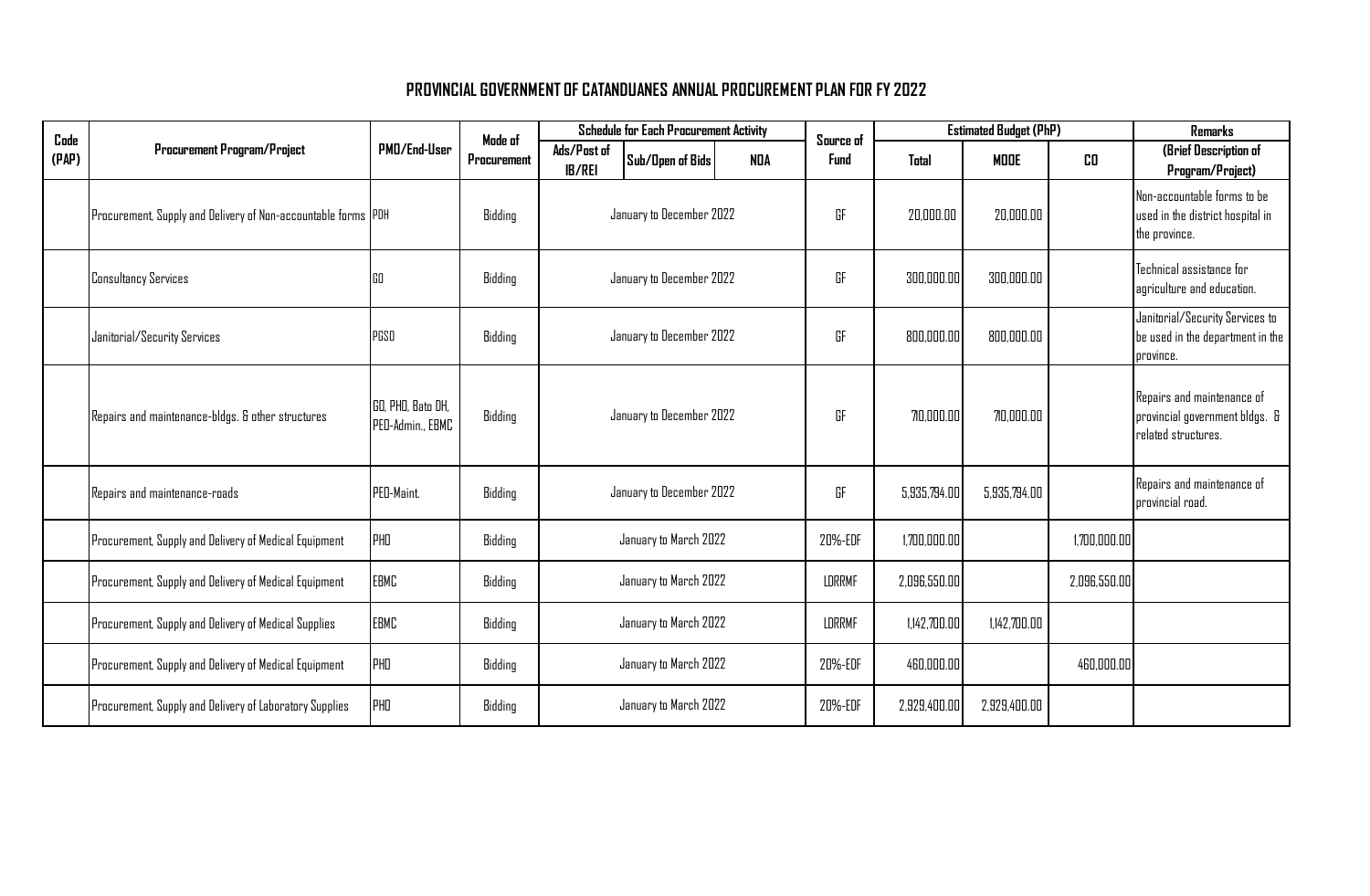| $\mathop{\mathsf{Code}}$ |                                                 |                                                                                                                                                                                                                                                                                                | Made of     | <b>Schedule for Each Procurement Activity</b> |                          |     | Source of |              | <b>Estimated Budget (PhP)</b> |    | Remarks                                                                           |
|--------------------------|-------------------------------------------------|------------------------------------------------------------------------------------------------------------------------------------------------------------------------------------------------------------------------------------------------------------------------------------------------|-------------|-----------------------------------------------|--------------------------|-----|-----------|--------------|-------------------------------|----|-----------------------------------------------------------------------------------|
| (PAP)                    | <b>Procurement Program/Project</b>              | PMD/End-User                                                                                                                                                                                                                                                                                   | Procurement | Ads/Post of<br><b>IB/REI</b>                  | Sub/Open of Bids         | NDA | Fund      | Total        | MODE                          | CD | (Brief Description of<br>Program/Project)                                         |
|                          | Repairs and maintenance-office equipment        | GO, Nutrition, PIMO,<br>HRD, POPCOM,<br>Tourism, DVG, SP-<br>Leg., SP-Support,<br>Prov. Admin.,<br>PPDC, PGSO, PBMO,<br>Acctg., PTD, PASSO,<br>PLO, PSWD, PHO,<br>Baras MH, Bato<br>DH, CMH, GDH,<br>JMAMH, PDH, VDH,<br>OPAG, PVET, ENRO,<br>PED-Admin., PED<br>Maint., PEPD,<br>PDRRMO, EBMC | Bidding     |                                               | January to December 2022 |     | GF        | 1,159,976.00 | 1,159,976.00                  |    | Repairs and maintenance of<br>provincial government office<br>equipment.          |
|                          | Repairs & maintenance-IT equipment and software | GO, Nutrition, PIMO,<br>HRD, Tourism, OVG,<br>SP-Leg., SP-<br>Support, Prov.<br>Admin., PPDC,<br>PGSO, PBMO,<br>PAcctO., IAS, PTO,<br>PASSO, PLO, PSWD,<br>PHD, Baras MH,<br>Bato DH, CMH, GDH,<br>JMAMH, PDH, VDH,<br>OPAG, PVET, ENRO,<br>PED-Admin., PED<br>Maint., PEPO,<br>PDRRMO, EBMC   | Bidding     |                                               | January to December 2022 |     | GF        | 834,024.00   | 834,024.00                    |    | Repairs and maintenance of<br>provincial government IT<br>equipment and software. |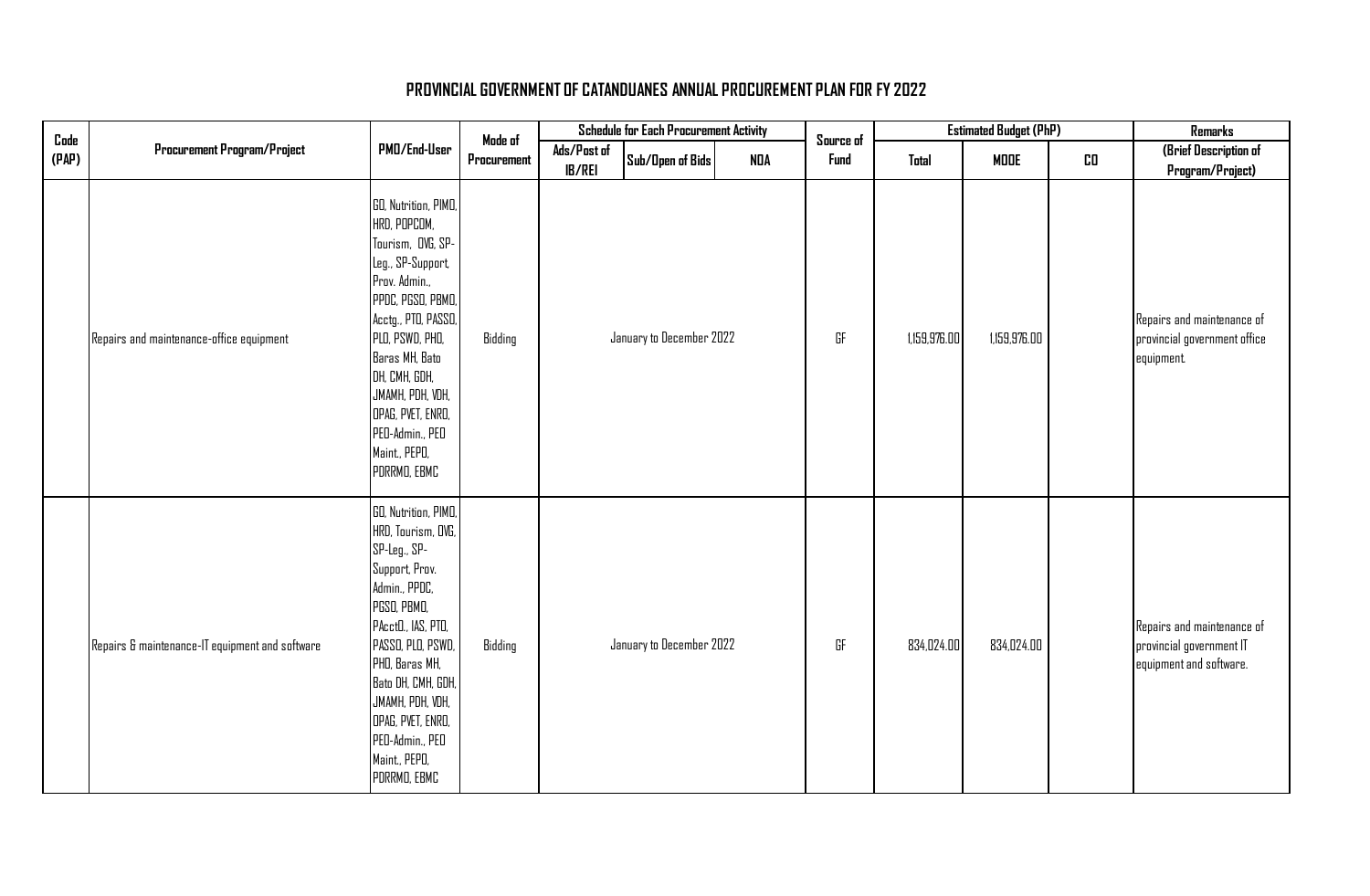| Code  |                                                   |                                                                                                                                                                                             | Made of     | <b>Schedule for Each Procurement Activity</b> |                          | Source of  |      | <b>Estimated Budget (PhP)</b> |              | Remarks |                                                                             |
|-------|---------------------------------------------------|---------------------------------------------------------------------------------------------------------------------------------------------------------------------------------------------|-------------|-----------------------------------------------|--------------------------|------------|------|-------------------------------|--------------|---------|-----------------------------------------------------------------------------|
| (PAP) | <b>Procurement Program/Project</b>                | PMD/End-User                                                                                                                                                                                | Procurement | Ads/Post of<br><b>IB/REI</b>                  | Sub/Open of Bids         | <b>NDA</b> | Fund | Total                         | MODE         | CD      | (Brief Description of<br>Program/Project)                                   |
|       | Repairs & maintenance-medical equipment           | GDH, JMAMH, PDH,<br>VDH, EBMC                                                                                                                                                               | Bidding     |                                               | January to December 2022 |            | GF   | 385,000.00                    | 385,000.00   |         | Repairs and maintenance of<br>provincial government medical<br>equipment.   |
|       | Repairs & maintenance-other machinery & equipment | HRD, Tourism,<br>PGSO, PBMO, Bato<br>DH, CMH, GDH,<br>JMAMH, PDH, OPAG,<br>PEPO, PDRRMO                                                                                                     | Bidding     | January to December 2022                      |                          |            | GF   | 160,000.00                    | 160,000.00   |         | Repairs & maintenance of<br>provincial government<br>machinery & equipment. |
|       | Repairs & maintenance-transportation equipment    | GO, Tourism, OVG,<br>SP-Support, PPDC,<br>PGSO, PTO, PASSO,<br>PHO, Baras MH,<br>Bato DH, CMH, GDH,<br>JMAMH, PDH, VDH,<br>OPAG, ENRO, PEO-<br>Admin., PED-Maint.,<br>PEPO, PDRRMO,<br>EBMC | Bidding     |                                               | January to December 2022 |            | GF   | 6,950,000.00                  | 6,950,000.00 |         | Repairs & maintenance of<br>provincial government<br>machinery & equipment. |
|       | Repairs and maintenance-heavy equipment           | PEPO                                                                                                                                                                                        | Bidding     | January to December 2022                      |                          |            | GF   | 500,000.00                    | 500,000.00   |         | Repairs and maintenance of<br>provincial government heavy<br>equipment.     |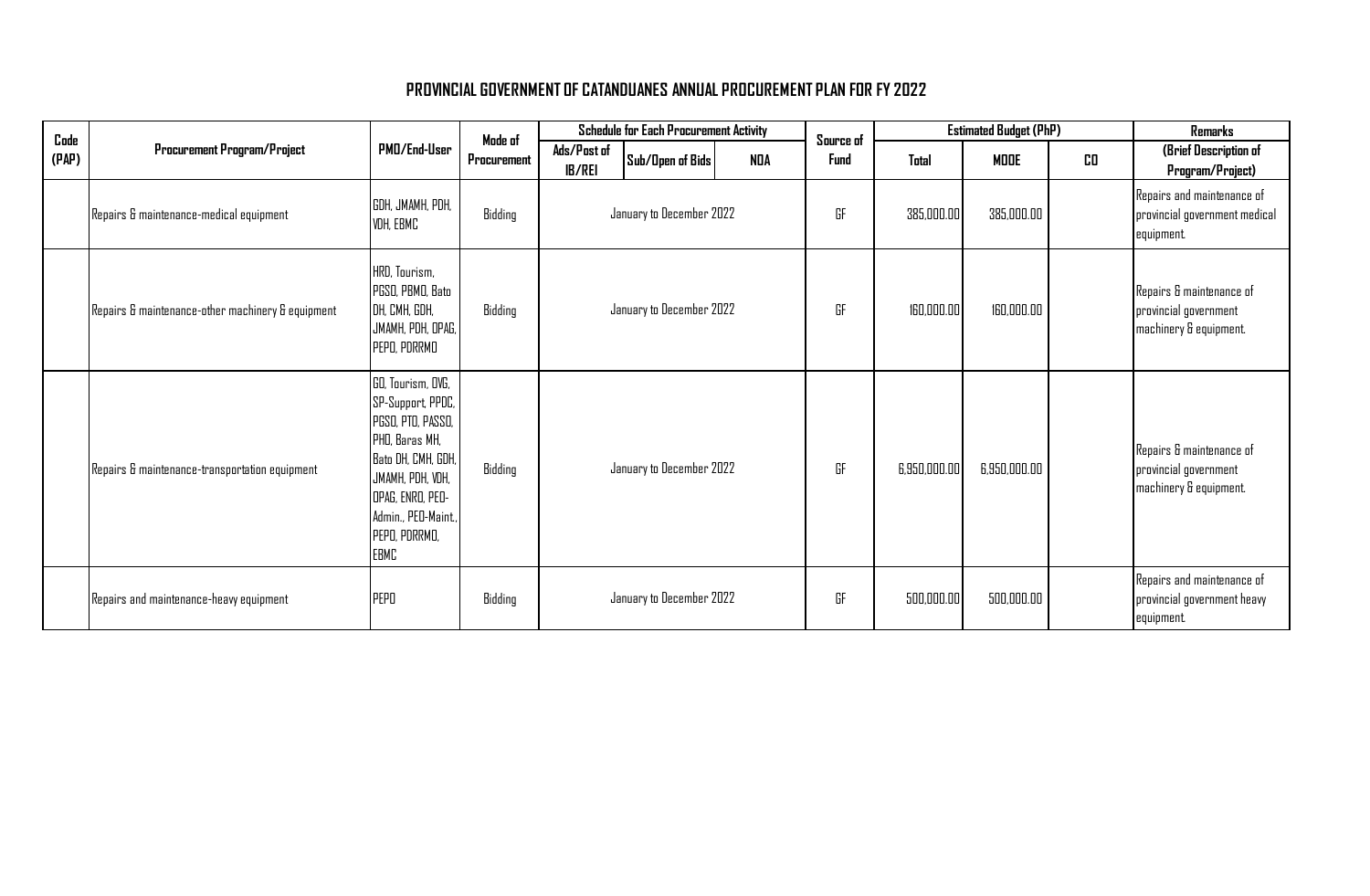| $\mathop{\mathsf{Code}}$ |                                              |                                                                                                                                                                                                                              | Made of     |                              | <b>Schedule for Each Procurement Activity</b> |            | Source of   |            | <b>Estimated Budget (PhP)</b> |    | <b>Remarks</b>                                                                                                               |
|--------------------------|----------------------------------------------|------------------------------------------------------------------------------------------------------------------------------------------------------------------------------------------------------------------------------|-------------|------------------------------|-----------------------------------------------|------------|-------------|------------|-------------------------------|----|------------------------------------------------------------------------------------------------------------------------------|
| (PAP)                    | <b>Procurement Program/Project</b>           | PMD/End-User                                                                                                                                                                                                                 | Procurement | Ads/Past of<br><b>IB/REI</b> | Sub/Open of Bids                              | <b>NDA</b> | <b>Fund</b> | Total      | <b>MODE</b>                   | CD | (Brief Description of<br>Program/Project)                                                                                    |
|                          | Repairs & maintenance-furniture and fixtures | GO, Tourism, OVG,<br>SP-Leg., SP-<br>Support, Prov.<br>Admin., PPDC,<br>PGSO, PBMO,<br>Acctg., PTD, PASSO,<br>PLO, PHO, Baras<br>MH, Bato DH, CMH,<br>GDH, JMAMH, PDH,<br>VDH, OPAG, PVET,<br>PEO Adm., PEPO,<br><b>EBMC</b> | Bidding     |                              | January to December 2022                      |            | GF          | 510,500.00 | 510,500.00                    |    | Repairs & maintenance of<br>provincial government furniture<br>and fixtures.                                                 |
|                          | Advertising                                  | GO, EBMC                                                                                                                                                                                                                     | Bidding     |                              | January to December 2022                      |            | GF          | 130,000.00 | 130,000.00                    |    | Printing, fabrication of billboard<br>stand for mounting of tarpaulin.                                                       |
|                          | Printing and Publication                     | 160                                                                                                                                                                                                                          | Bidding     |                              | January to December 2022                      |            | GF          | 200,000.00 | 200,000.00                    |    | Print services for the publication<br>of ordinances.                                                                         |
|                          | <b>Transportation and Delivery</b>           | OVG, SP-Leg., CMH,<br>GDH, PDH, VDH,<br>OPAG, PVET                                                                                                                                                                           | Bidding     |                              | January to December 2022                      |            | GF          | 705,560.00 | 705,560.00                    |    | Transportation and Delivery to be<br>used in the different<br>departments and various district<br>hospitals in the province. |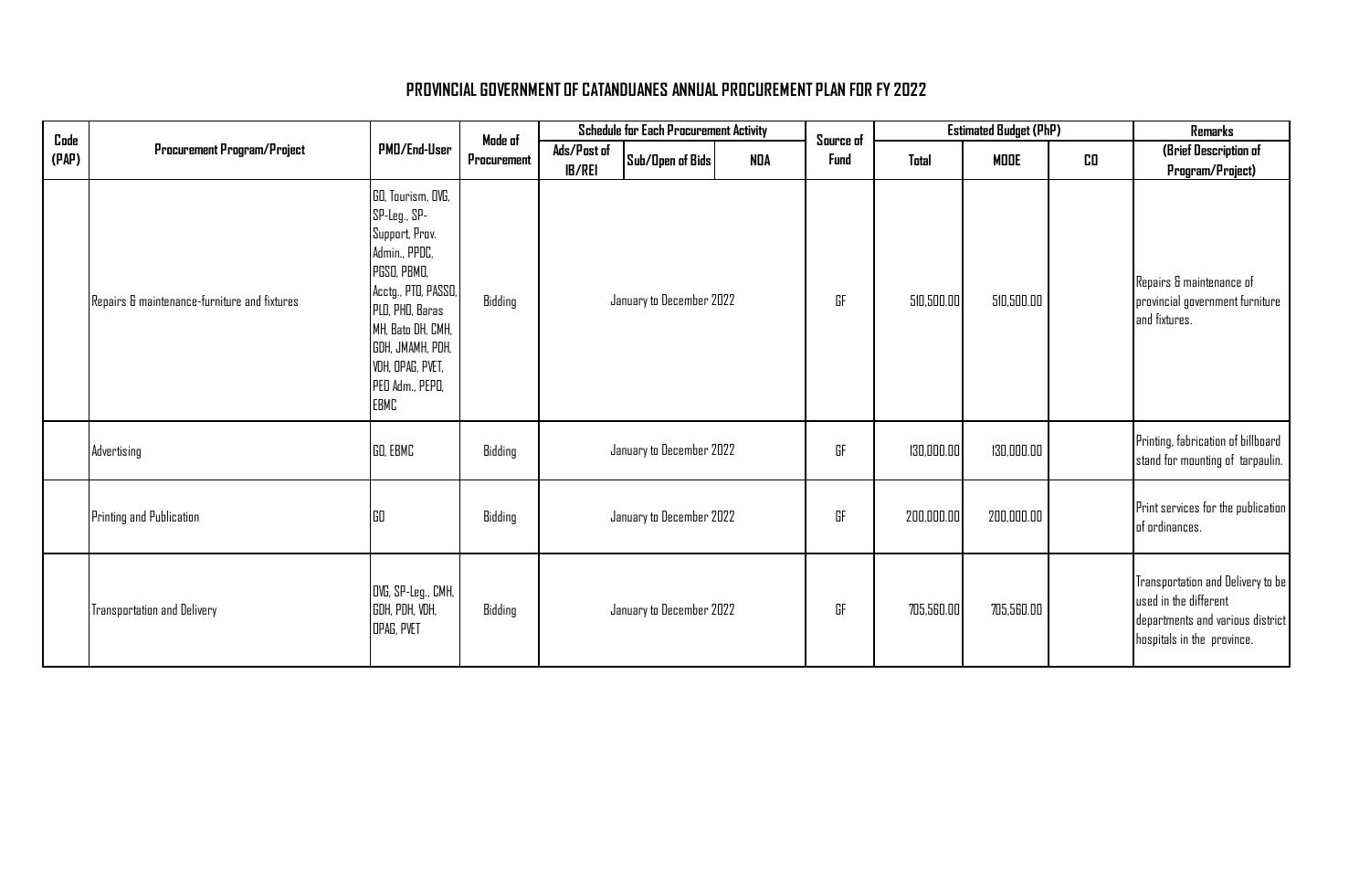| Code  |                                                           |              | Mode of     | <b>Schedule for Each Procurement Activity</b> | Source of                |            | <b>Estimated Budget (PhP)</b> |               | <b>Remarks</b> |    |                                                                                                             |
|-------|-----------------------------------------------------------|--------------|-------------|-----------------------------------------------|--------------------------|------------|-------------------------------|---------------|----------------|----|-------------------------------------------------------------------------------------------------------------|
| (PAP) | <b>Procurement Program/Project</b>                        | PMD/End-User | Procurement | Ads/Past of<br><b>IB/REI</b>                  | Sub/Open of Bids         | <b>NDA</b> | Fund                          | Total         | <b>MDDE</b>    | CO | (Brief Description of<br>Program/Project)                                                                   |
|       | Other MOOE-Executive Governance Program                   | GO           | Bidding     |                                               | January to December 2022 |            | GF                            | 12.038.400.00 | 12.038.400.00  |    | Other MODE-Executive<br>Governance Program to be used<br>by the provincial government.                      |
|       | Other MODE-Operation and Maint. of Prov'l Website         | GO           | Bidding     |                                               | January to December 2022 |            | GF                            | 5,016,000.00  | 5,016,000.00   |    | Other MOOE-Operation and Maint.<br>of Prov'l Website to be used by<br>the provincial government.            |
|       | Other MOOE-Operation and Maint. of Special Project Office | GO           | Bidding     |                                               | January to December 2022 |            | GF                            | 2,174,400.00  | 2.174.400.00   |    | Other MOOE-Operation and Maint.<br>of Special Project Office to be<br>used by the provincial<br>government. |
|       | Other MOOE-Operation and Maint. of EOC                    | GO           | Bidding     |                                               | January to December 2022 |            | GF                            | 2,593,600.00  | 2.593.600.00   |    | Other MODE-Operation and Maint.<br>of EOC to be used by the<br>provincial government.                       |
|       | Conduct of Public Hearing (Catering Services)             | $SP-Leg.$    | Bidding     |                                               | January to December 2022 |            | GF                            | 500,000.00    | 500,000.00     |    | Public Hearing at committee<br>level.                                                                       |
|       | Conduct of Committee Meetings (Catering Services)         | SP-Leg.      | Bidding     |                                               | January to December 2022 |            | GF                            | 1,000,000.00  | 1,000,000.00   |    | Committee meeting at SP.                                                                                    |
|       | <b>Publication of Ordinances</b>                          | SP-Support   | Bidding     |                                               | January to December 2022 |            | GF                            | 2,000,000.00  | 2,000,000.00   |    | Print services for the publication<br>of ordinances.                                                        |
|       | Repair/improvement of office bldg.                        | GO           | Bidding     |                                               | January to December 2022 |            | GF                            | 800,000.00    | 800,000.00     |    | Repair/improvement of office<br>bldg., in the various<br>department/offices of the<br>province.             |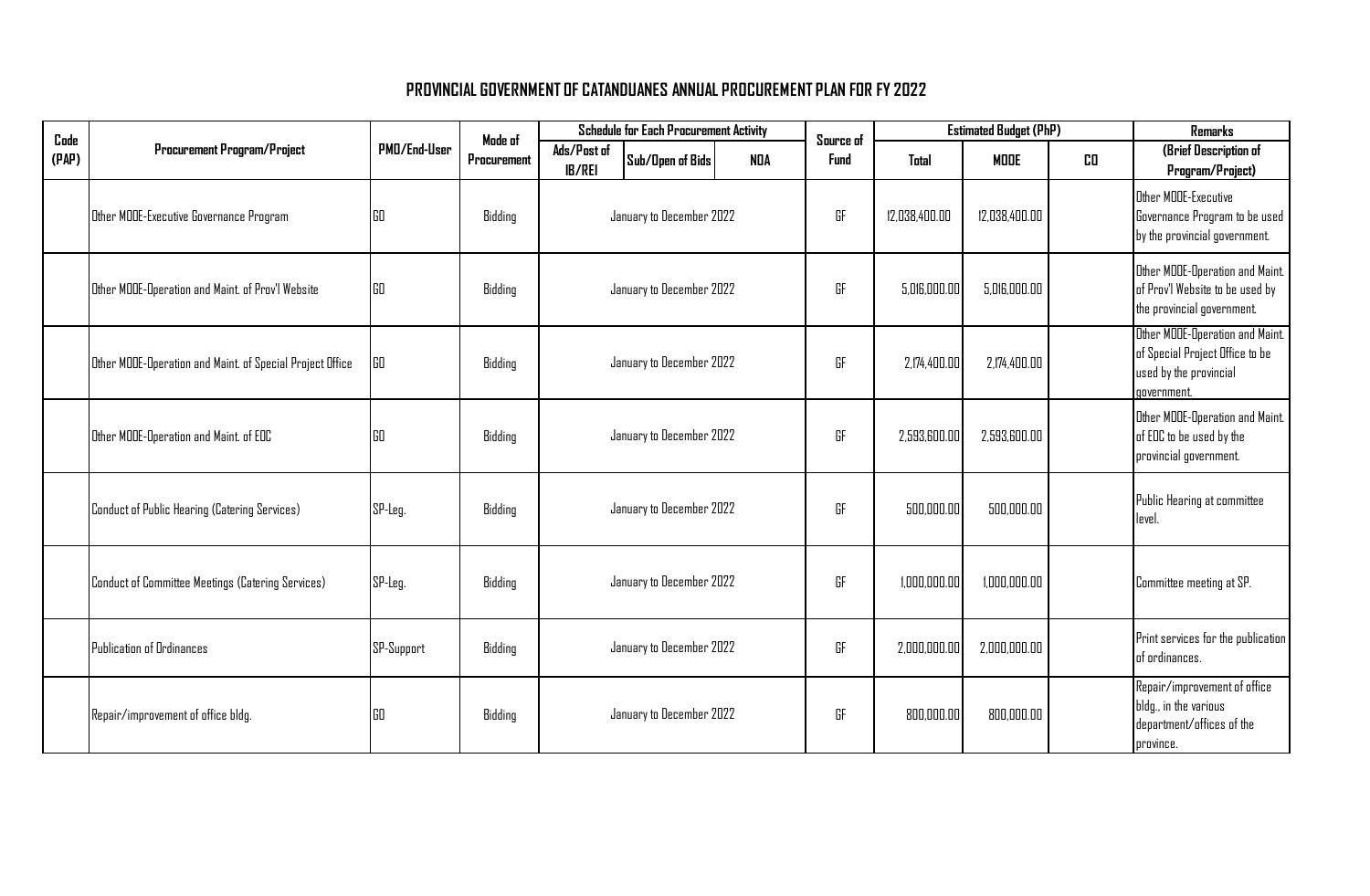| Code  |                                                      |                                                                                                                                                                                                                                                                             | Made of     |                              | <b>Schedule for Each Procurement Activity</b> |     | Source of |              | <b>Estimated Budget (PhP)</b> |              | Remarks                                                                                                           |
|-------|------------------------------------------------------|-----------------------------------------------------------------------------------------------------------------------------------------------------------------------------------------------------------------------------------------------------------------------------|-------------|------------------------------|-----------------------------------------------|-----|-----------|--------------|-------------------------------|--------------|-------------------------------------------------------------------------------------------------------------------|
| (PAP) | Procurement Program/Project                          | PMD/End-User                                                                                                                                                                                                                                                                | Procurement | Ads/Past of<br><b>IB/REI</b> | Sub/Open of Bids                              | NDA | Fund      | <b>Total</b> | MDDE                          | CD           | (Brief Description of<br>Program/Project)                                                                         |
|       | Procurement, Supply and Delivery of Office Equipment | GO, Nutrition, PIMO,<br>HRD, POPCOM,<br>Tourism, LEDIPO,<br>OVG, SP-Leg., SP-<br>Support, Prov.<br>Admin., PPDC,<br>PGSO, PBMO,<br>Acctg., IAS, PTO,<br>PASSO, PLO, PHO,<br>Baras MH, Bato<br>DH, CMH, GDH,<br>JMAMH, PDH, VDH,<br>PVET, ENRO, PEPO,<br><b>EBMC</b>         | Bidding     |                              | January to December 2022                      |     | GF        | 3,695,000.00 |                               | 3,695,000.00 | Office equipment to be used in<br>the different departments and<br>various district hospitals in the<br>province. |
|       | Procurement, Supply and Delivery of ICT equipment    | GO, PIMO, HRD,<br>POPCOM, Tourism,<br>LEDIPO, OVG, SP-<br>Leg., SP-Support,<br>Prov. Admin.,<br>PPDC, PGSO, PBMO,<br>PAccTO, IAS, PTO,<br>PASSO, PLO, PSWD,<br>PHD, Baras MH,<br>Bato DH, CMH, GDH,<br>JMAMH, PDH, VDH,<br>OPAG, ENRO, PEO<br>Admin., PEPD,<br>PDRRMO, EBMC | Bidding     |                              | January to December 2022                      |     | GF        | 6,072,000.00 |                               | 6,072,000.00 | ICT equipment to be used in the<br>different departments and<br>various district hospitals in the<br>province.    |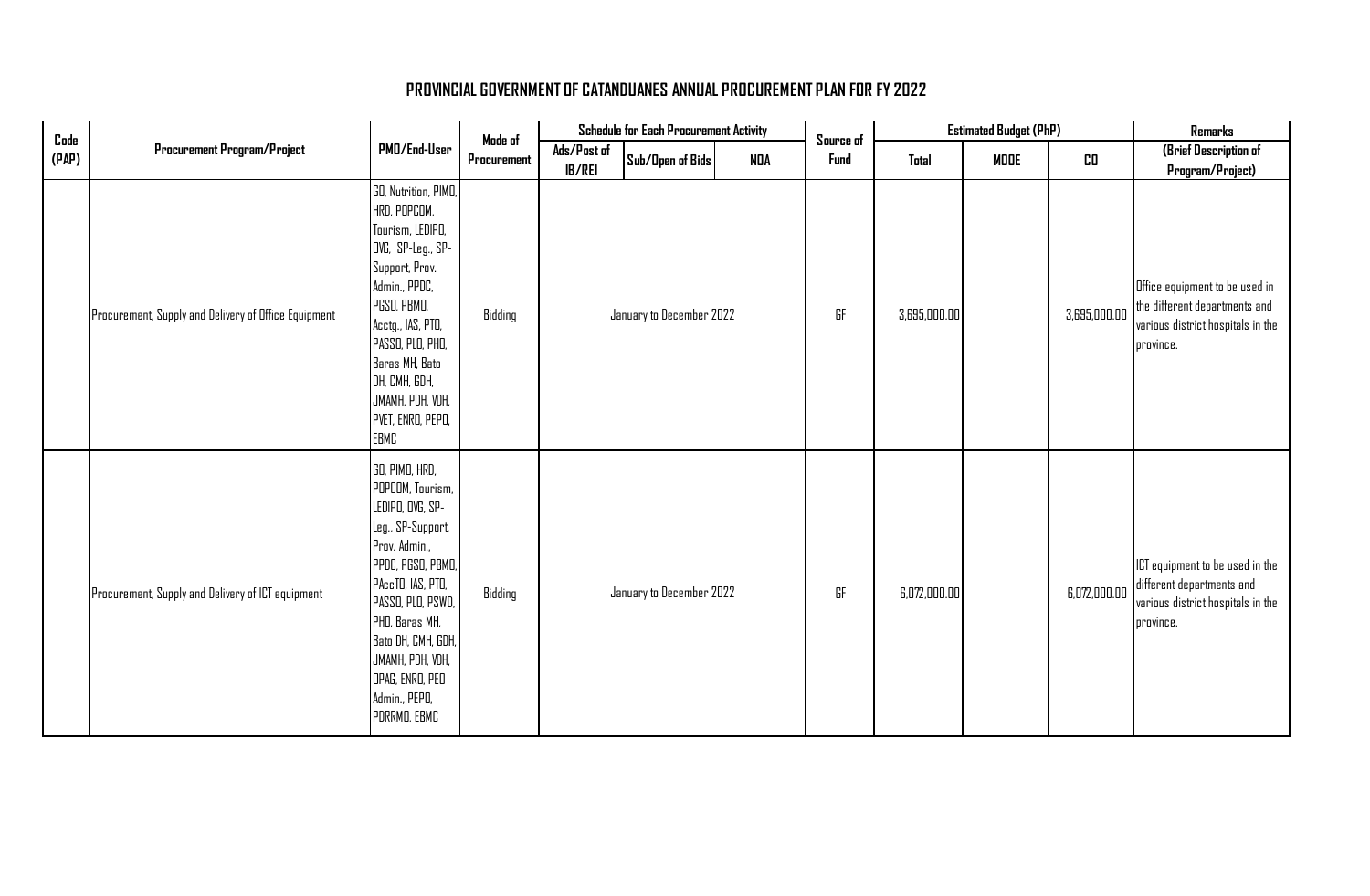| Code  |                                                                                           |                                                                                                                                                                                                                            | Made of     | <b>Schedule for Each Procurement Activity</b> |                          |            |      | <b>Estimated Budget (PhP)</b><br>Source of |             |              | <b>Remarks</b>                                                                                                                                    |
|-------|-------------------------------------------------------------------------------------------|----------------------------------------------------------------------------------------------------------------------------------------------------------------------------------------------------------------------------|-------------|-----------------------------------------------|--------------------------|------------|------|--------------------------------------------|-------------|--------------|---------------------------------------------------------------------------------------------------------------------------------------------------|
| (PAP) | <b>Procurement Program/Project</b>                                                        | PMD/End-User                                                                                                                                                                                                               | Procurement | Ads/Post of<br><b>IB/REI</b>                  | Sub/Open of Bids         | <b>NDA</b> | Fund | Total                                      | <b>MODE</b> | CO           | (Brief Description of<br>Program/Project)                                                                                                         |
|       | Procurement, Supply and Delivery of Furniture and Fixtures                                | GO, HRD, Tourism,<br>LEDIPO, OVG, SP-<br>Leg., Prov. Admin.,<br>PPDC, PGSO, PBMO,<br>PAcctO, IAS, PTO,<br>PASSO, PSWD, PHD,<br>Baras MH, Bato<br>DH, CMH, GDH,<br>JMAMH, PDH, VDH,<br>OPAG, PVET, ENRO,<br>PED Adim., EBMC | Bidding     |                                               | January to December 2022 |            | GF   | 1.687.000.00                               |             | 1,687,000.00 | Furniture and fixtures to be used<br>in the different departments and<br>various district hospitals in the<br>province.                           |
|       | Procurement, Supply and Delivery of Other Machinery and<br>Equipment                      | GO, Tourism, OVG,<br>SP-Support, PPDC,<br>PGSO, PBMO, PTO,<br>PASSO, PLO, CMH,<br>GDH, JMAMH, PDH,<br>VDH, ENRO, PEO<br>Maint., EBMC                                                                                       | Bidding     |                                               | January to December 2022 |            | GF   | 1.825.000.00                               |             | 1,825,000.00 | Other machinery and equipment<br>to be used in the different<br>departments and various district<br>hospitals in the province.                    |
|       | Procurement, Supply and Delivery of Technical and Scientific JMAMH, VDH, PED<br>Equipment | PASSO, Baras MH,<br>Admin., PEPO,<br>PDRRMO                                                                                                                                                                                | Bidding     |                                               | January to December 2022 |            | GF   | 780,000.00                                 |             |              | Technical and scientific<br>equipment to be used in the<br>780,000.00 different departments and<br>various district hospitals in the<br>province. |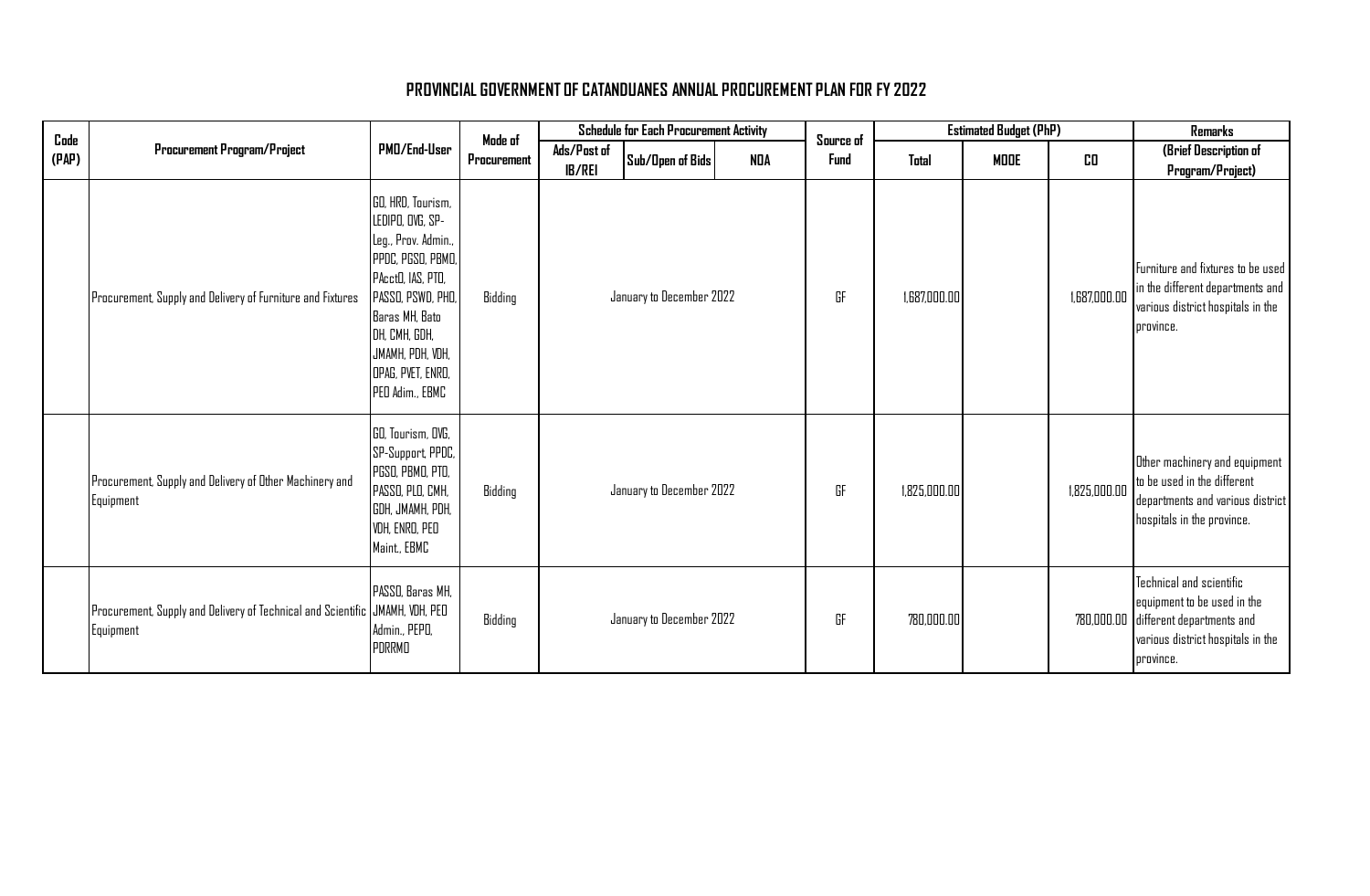| $\mathop{\mathsf{Code}}$ |                                                       |                                                                                                                                                                                                                                                                                                         | Made of     |                              | <b>Schedule for Each Procurement Activity</b> |            | Source of |               | <b>Estimated Budget (PhP)</b> |    | Remarks                                                                                                            |
|--------------------------|-------------------------------------------------------|---------------------------------------------------------------------------------------------------------------------------------------------------------------------------------------------------------------------------------------------------------------------------------------------------------|-------------|------------------------------|-----------------------------------------------|------------|-----------|---------------|-------------------------------|----|--------------------------------------------------------------------------------------------------------------------|
| (PAP)                    | <b>Procurement Program/Project</b>                    | PMD/End-User                                                                                                                                                                                                                                                                                            | Procurement | Ads/Past of<br><b>IB/REI</b> | Sub/Open of Bids                              | <b>NDA</b> | Fund      | Total         | MODE                          | CO | (Brief Description of<br>Program/Project)                                                                          |
|                          | Procurement, Supply and Delivery of Catering Services | GO, Nutrition, PIMO,<br>HRD, POPCOM,<br>Tourism, LEDIPO,<br>OVG, SP-Leg, SP-<br>Support, Prov.<br>Adm., PPDC, PGSO,<br>PBMO, PAcctO, IAS,<br>PTO, PASSO, PLO,<br>PSWD, PHD, Baras<br>MH, Bato DH, CMH,<br>GDH, JMAMDH, PDH,<br>VDH, OPAG, PVET,<br>ENRO, PEO ADM.,<br>PED MAINT., PEPD,<br>PDRRMO, EBMC | Bidding     |                              | January to December 2022                      |            | GF        | 10,800,000.00 | 10,800,000.00                 |    | Catering Services to be used in<br>the different departments and<br>various district hospitals in the<br>province. |
|                          | Procurement, Supply and Delivery of 9mm pistol        | <b>CPPO</b>                                                                                                                                                                                                                                                                                             | Bidding     |                              | January to March 2022                         |            | GF        | 800,000.00    | 800,000.00                    |    | 9mm pistol to be used by CPPO.                                                                                     |
|                          | Procurement, Supply and Delivery of Bullet Proof Vest | <b>CPPO</b>                                                                                                                                                                                                                                                                                             | Bidding     |                              | January to March 2022                         |            | GF        | 896,000.00    | 896,000.00                    |    | Bullet Proof Vest to be used by<br>CPPO.                                                                           |
|                          | Procurement, Supply and Delivery of Motorcycle        | Assessor                                                                                                                                                                                                                                                                                                | Bidding     |                              | January to March 2022                         |            | GF        | 200,000.00    | 200,000.00                    |    | Motorcycle to be used by<br>Assessor.                                                                              |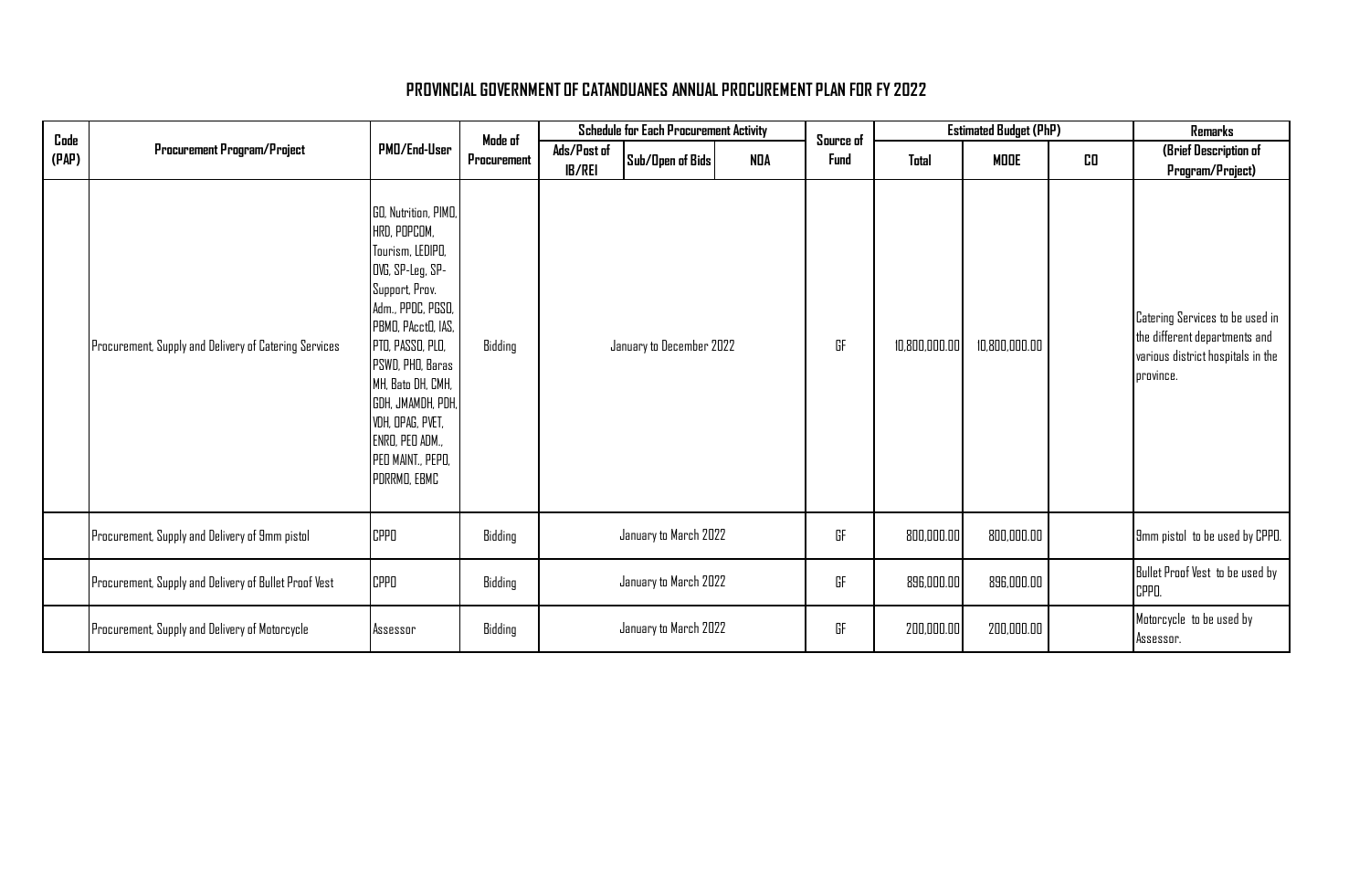| Code  |                                                               |                                                                                                                                                                                                                                                                                                         | Made of     |                              | <b>Schedule for Each Procurement Activity</b> |            | Source of     |              | <b>Estimated Budget (PhP)</b> |              | <b>Remarks</b>                                                                                                                    |
|-------|---------------------------------------------------------------|---------------------------------------------------------------------------------------------------------------------------------------------------------------------------------------------------------------------------------------------------------------------------------------------------------|-------------|------------------------------|-----------------------------------------------|------------|---------------|--------------|-------------------------------|--------------|-----------------------------------------------------------------------------------------------------------------------------------|
| (PAP) | <b>Procurement Program/Project</b>                            | PMD/End-User                                                                                                                                                                                                                                                                                            | Procurement | Ads/Past of<br><b>IB/REI</b> | Sub/Open of Bids                              | <b>NDA</b> | <b>Fund</b>   | Total        | <b>MODE</b>                   | CO           | (Brief Description of<br>Program/Project)                                                                                         |
|       | Procurement, Supply and Delivery of Food and<br>Accommodation | GO, Nutrition, PIMO,<br>HRD, POPCOM,<br>Tourism, LEDIPO,<br>OVG, SP-Leg, SP-<br>Support, Prov.<br>Adm., PPDC, PGSO,<br>PBMD, PAcctO, IAS,<br>PTO, PASSO, PLO,<br>PSWD, PHD, Baras<br>MH, Bato DH, CMH,<br>GDH, JMAMDH, PDH,<br>VDH, OPAG, PVET,<br>ENRO, PEO ADM.,<br>PEO MAINT., PEPO,<br>PDRRMO, EBMC | Bidding     |                              | January to December 2022                      |            | GF            | 3,500,000.00 | 3,500,000.00                  |              | Food and Accommodation to be<br>used in the different<br>departments and various district<br>hospitals in the province.           |
|       | Acquisition of Medical Equipment                              | Bato DH, CMH, GDH,<br>JMAMDH, PDH, VDH,<br>PHO                                                                                                                                                                                                                                                          | Bidding     |                              | January to December 2022                      |            | 20% EDF       | 8,000,000.00 |                               | 8,000,000.00 | Acquisition of Medical Equipment<br>to be used in the different<br>departments and various district<br>hospitals in the province. |
|       | Disaster Preparedness Capability Bldg. (Various Activities)   | GO/PDRRMO                                                                                                                                                                                                                                                                                               | Bidding     |                              | January to December 2022                      |            | LDRRMF        | 1,000,000.00 | 1,000,000.00                  |              | Disaster Preparedness<br>Capability Bldg. (Various                                                                                |
|       | <b>Emergency Operation Center</b>                             | GO/PDRRMO                                                                                                                                                                                                                                                                                               | Bidding     |                              | January to December 2022                      |            | LDRRMF        | 3,000,000.00 | 3,000,000.00                  |              | <b>Emergency Operation Center</b>                                                                                                 |
|       | Prepositioning of Medical Supplies                            | GO/PDRRMO                                                                                                                                                                                                                                                                                               | Bidding     |                              | January to December 2022                      |            | <b>LDRRMF</b> | 815.050.00   | 815.050.00                    |              | Prepositioning of Medical<br><b>Supplies</b>                                                                                      |
|       | Prepositioning of Medicines                                   | GO/PDRRMO                                                                                                                                                                                                                                                                                               | Bidding     |                              | January to December 2022                      |            | LDRRMF        | 500,000.00   | 500,000.00                    |              | Prepositioning of Medicines                                                                                                       |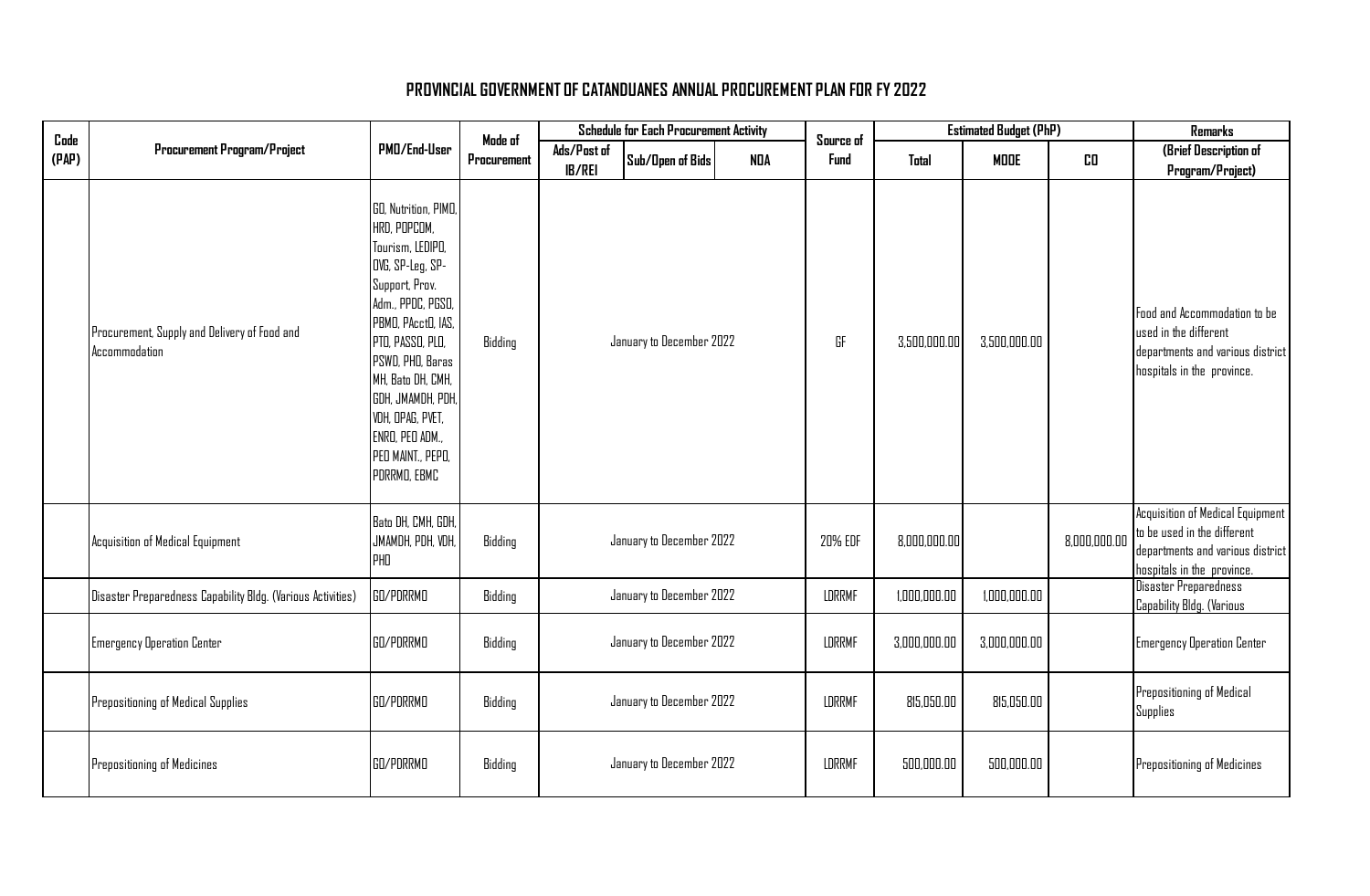| Code  |                                                                                  |              | Mode of     |                              | <b>Schedule for Each Procurement Activity</b> |               | Source of     |              | <b>Estimated Budget (PhP)</b> |                                                  | <b>Remarks</b>                                                                      |
|-------|----------------------------------------------------------------------------------|--------------|-------------|------------------------------|-----------------------------------------------|---------------|---------------|--------------|-------------------------------|--------------------------------------------------|-------------------------------------------------------------------------------------|
| (PAP) | <b>Procurement Program/Project</b>                                               | PMD/End-User | Procurement | Ads/Past of<br><b>IB/REI</b> | Sub/Open of Bids                              | NDA           | <b>Fund</b>   | Total        | <b>MODE</b>                   | CO.                                              | (Brief Description of<br>Program/Project)                                           |
|       | Prepositioning of Personal Protective Equipment (PPEs)                           | GO/PDRRMO    | Bidding     |                              | January to December 2022                      |               | LDRRMF        | 1,291,000.00 | 1,291,000.00                  |                                                  | Prepositioning of Personal<br>Protective Equipment (PPEs)                           |
|       | <b>Relief Stockpiling</b>                                                        | GO/PDRRMO    | Bidding     |                              | January to December 2022                      |               | <b>LDRRMF</b> | 3,279,345.00 | 3,279,345.00                  |                                                  | <b>Relief Stockpiling</b>                                                           |
|       | Maint. Of UHF/VHF/SSB Radio System                                               | GO/PDRRMO    | Bidding     | January to December 2022     |                                               | LDRRMF        | 500,000.00    | 500,000.00   |                               | Maint. Of UHF/VHF/SSB Radio<br>System            |                                                                                     |
|       | Installation of Signages in Hazard Prone Area                                    | GO/PDRRMO    | Bidding     | January to December 2022     |                                               | <b>LDRRMF</b> | 250.000.00    | 250,000.00   |                               | Installation of Signages in<br>Hazard Prone Area |                                                                                     |
|       | <b>Emergency Response Service</b>                                                | GO/PDRRMO    | Bidding     |                              | January to December 2022                      |               | <b>LDRRMF</b> | 2.000.000.00 | 2.000.000.00                  |                                                  | <b>Emergency Response Service</b>                                                   |
|       | Provision of Hygiene Kits                                                        | GO/PDRRMO    | Bidding     |                              | January to December 2022                      |               | <b>LDRRMF</b> | 500,000.00   | 500,000.00                    |                                                  | Provision of Hygiene Kits                                                           |
|       | Food Assistance to Stranded Catandunganon Passengers<br>during Inclement Weather | GO/PDRRMO    | Bidding     |                              | January to December 2022                      |               | <b>LDRRMF</b> | 1,500,000.00 | 1.500.000.00                  |                                                  | Food Assistance to Stranded<br>Catandunganon Passengers<br>during Inclement Weather |
|       | Repair & Maint. Of Emergency Vehicles                                            | GO/PDRRMO    | Bidding     |                              | January to December 2022                      |               | LDRRMF        | 450,000.00   | 450,000.00                    |                                                  | Repair & Maint. Of Emergency<br>Vehicles                                            |
|       | Completion of Lat-as Hanging Bridge, San Miguel                                  | PED          | Bidding     | January to December 2022     |                                               | <b>LDRRMF</b> | 5,000,000.00  |              | 5,000,000.00                  | Completion of Lat-as Hanging<br>Bridge           |                                                                                     |
|       | Extension of Yocti Seawall, San Andres                                           | PEO          | Bidding     | January to December 2022     |                                               | <b>LDRRMF</b> | 2,000,000.00  |              | 2,000,000.00                  | <b>Extension of Yocti Seawall</b>                |                                                                                     |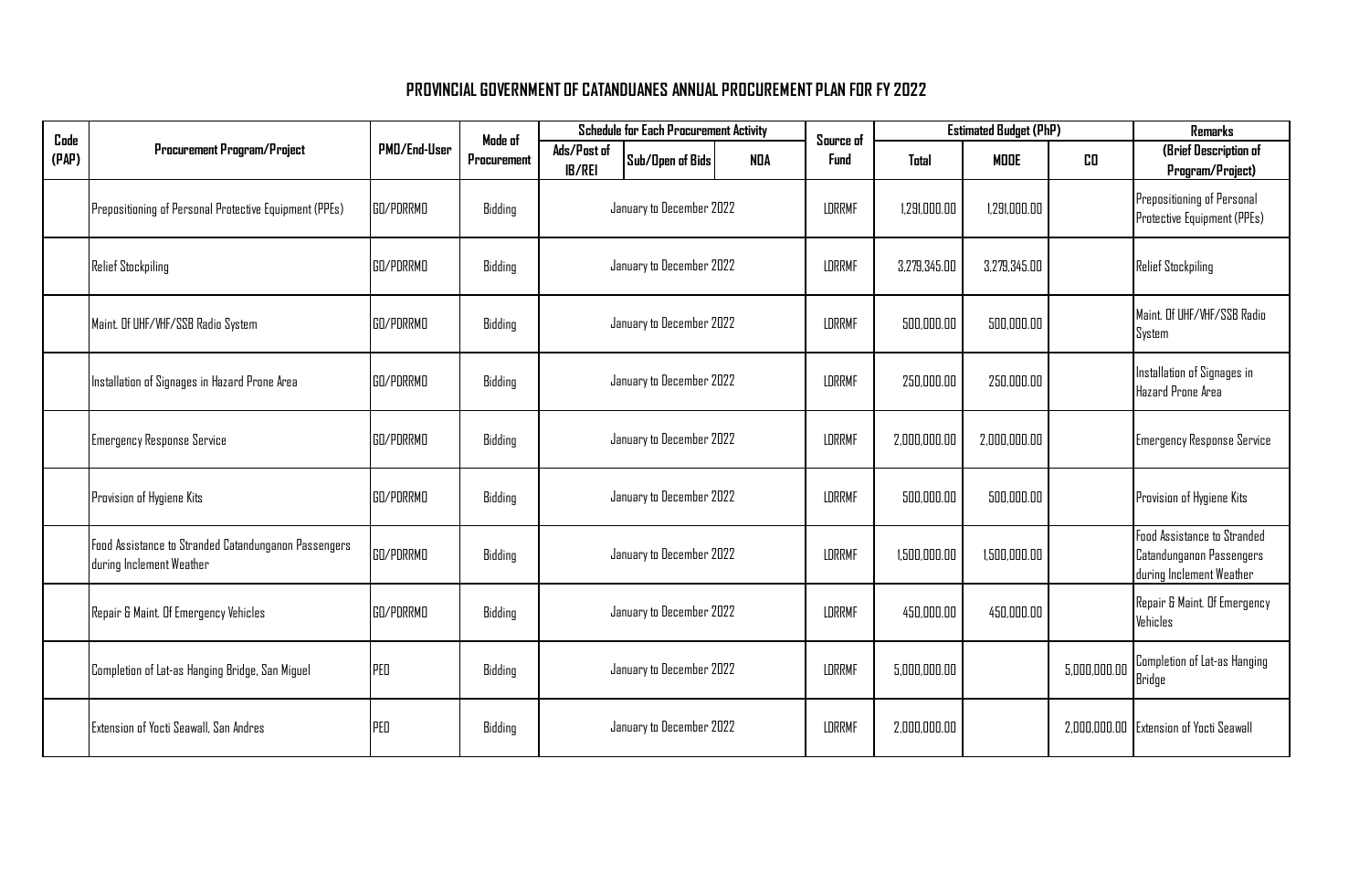| Code  |                                                   |              | Mode of     | <b>Schedule for Each Procurement Activity</b> |                          |            |        | Source of     |              | <b>Estimated Budget (PhP)</b> | Remarks                        |                                                           |
|-------|---------------------------------------------------|--------------|-------------|-----------------------------------------------|--------------------------|------------|--------|---------------|--------------|-------------------------------|--------------------------------|-----------------------------------------------------------|
| (PAP) | <b>Procurement Program/Project</b>                | PMD/End-User | Procurement | Ads/Past of<br><b>IB/REI</b>                  | Sub/Open of Bids         | <b>NDA</b> |        | Fund          | Total        | <b>MODE</b>                   | CD                             | (Brief Description of<br>Program/Project)                 |
|       | Extension of Agojo Seawall, San Andres            | PEO          | Bidding     |                                               | January to December 2022 |            |        | <b>LDRRMF</b> | 2,000,000.00 |                               |                                | 2,000,000.00 Extension of Agojo Seawall                   |
|       | Extension of Tubli Seawall, Caramoran             | PEO          | Bidding     | January to December 2022                      |                          |            |        | LDRRMF        | 2,000,000.00 |                               |                                | 2,000,000.00 Extension of Tubli Seawall                   |
|       | Extension of Milaviga Seawall, Caramoran          | PEO          | Bidding     | January to December 2022                      |                          |            |        | LDRRMF        | 5,000,000.00 |                               |                                | 5,000,000.00 Extension of Milaviga Seawall                |
|       | Const. of Hitoma Seawall, Caramoran               | PEO          | Bidding     | January to December 2022                      |                          |            |        | LDRRMF        | 5,000,000.00 |                               |                                | 5,000,000.00 Const. of Hitoma Seawall                     |
|       | Const. of Salvacion River Control, Caramoran      | PEO          | Bidding     | January to December 2022                      |                          |            |        | LDRRMF        | 5,000,000.00 |                               |                                | 5,000,000.00 Const. of Salvacion River Control            |
|       | Extension of Sugod Simamla River Control, Virac   | PEO          | Bidding     |                                               | January to December 2022 |            |        | LDRRMF        | 2,000,000.00 |                               | 2,000,000.00                   | <b>Extension of Sugod Simamla</b><br><b>River Control</b> |
|       | Extension of Canbaragon River Control, Panganiban | PED          | Bidding     |                                               | January to December 2022 |            |        | <b>LDRRMF</b> | 2.000.000.00 |                               | 2,000,000.00                   | Extension of Canbaragon River<br>Control                  |
|       | Fabrication of Mobile Office                      | PEO          | Bidding     |                                               | January to December 2022 |            |        | LDRRMF        | 500,000.00   |                               |                                | 500,000.00 Fabrication of Mobile Office                   |
|       | Emergency Operation Center/IMT                    | PEO          | Bidding     | January to December 2022                      |                          |            | LDRRMF | 1,393,392.53  | 1,393,392.53 |                               | Emergency Operation Center/IMT |                                                           |
|       | Repair of PDRRMD Building                         | PEO          | Bidding     |                                               | January to December 2022 |            |        | LDRRMF        | 1,000,000.00 |                               |                                | 1,000,000.00 Repair of PDRRMO Building                    |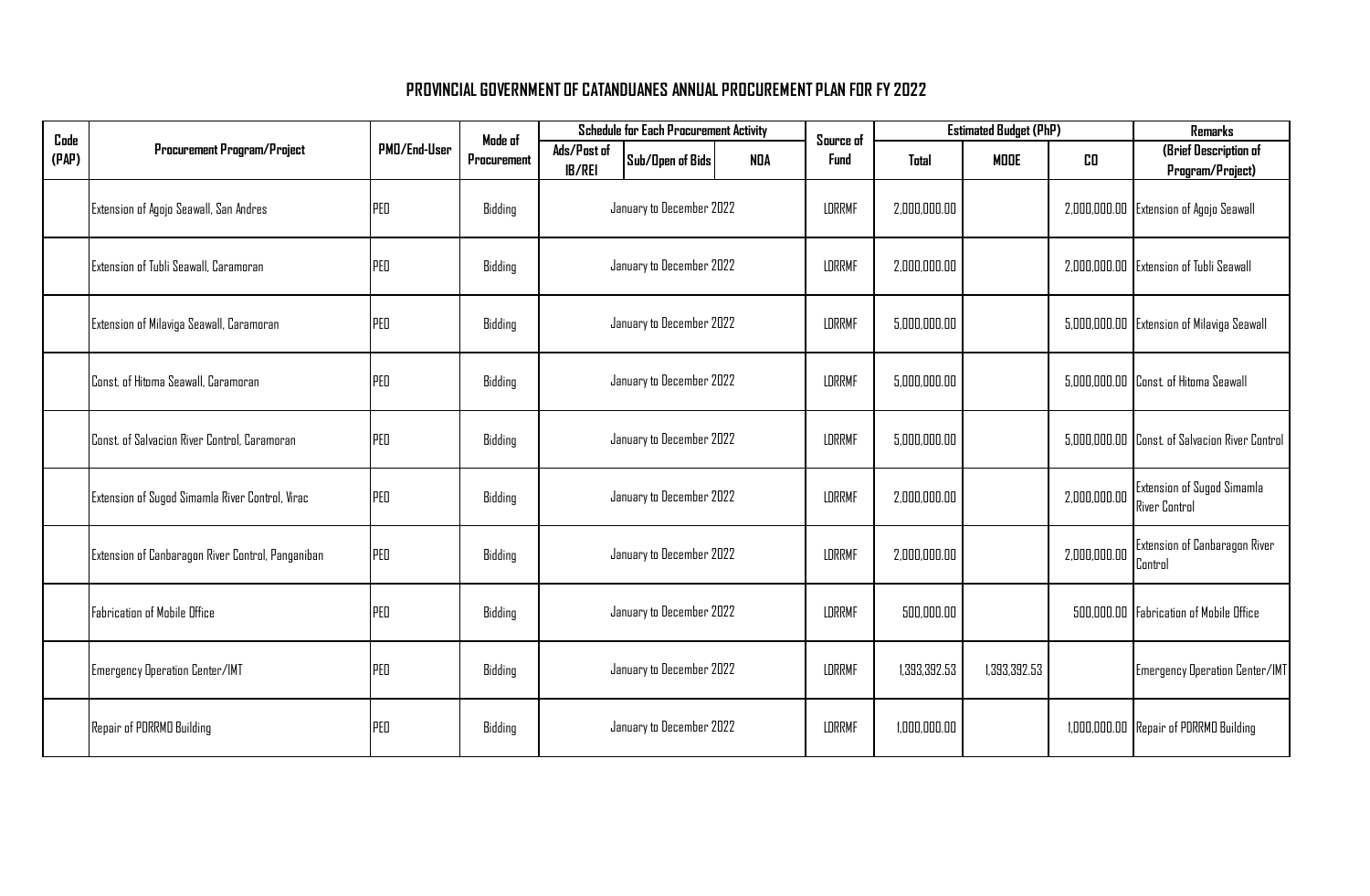| Code  |                                                         |              | Mode of     | <b>Schedule for Each Procurement Activity</b> |                          |     | Source of     |              | <b>Estimated Budget (PhP)</b> | <b>Remarks</b> |                                                             |
|-------|---------------------------------------------------------|--------------|-------------|-----------------------------------------------|--------------------------|-----|---------------|--------------|-------------------------------|----------------|-------------------------------------------------------------|
| (PAP) | <b>Procurement Program/Project</b>                      | PMD/End-User | Procurement | Ads/Post of<br><b>IB/REI</b>                  | Sub/Open of Bids         | NDA | Fund          | Total        | <b>MODE</b>                   | CO             | (Brief Description of<br>Program/Project)                   |
|       | Repair of COMELEC Office                                | PED          | Bidding     |                                               | January to March 2022    |     | LDRRMF        | 600,000.00   |                               |                | 600,000.00 Repair of COMELEC Office                         |
|       | <b>COVID Response PPAs</b>                              | GO/PDRRMO    | Bidding     |                                               | January to December 2022 |     | <b>LDRRMF</b> | 2.156.000.00 | 2.156.000.00                  |                | <b>COVID Response PPAs</b>                                  |
|       | Const. of Sanitary Toilets-Sanitation Component of WASH | PED          | Bidding     | January to December 2022                      |                          |     | GF-20% EDF    | 5,000,000.00 |                               | 5,000,000.00   | Const. of Sanitary Toilets-<br>Sanitation Component of WASH |
|       | Conc. Of Tucao-Buenavista Road, Caramoran               | PEO          | Bidding     | January to December 2022                      |                          |     | GF-20% EDF    | 2,000,000.00 |                               |                | 2,000,000.00 Conc. Of Tucao-Buenavista Road                 |
|       | Extension of Drainage Proj., Cabugao, Bato              | PED          | Bidding     |                                               | January to December 2022 |     | GF-20% EDF    | 1,000,000.00 |                               | 1,000,000.00   | Extension of Drainage Proj.,<br>Cabugao                     |
|       | Const. of Multi-Purpose Hall, Del Norte, Pandan         | PED          | Bidding     |                                               | January to December 2022 |     | GF-20% EDF    | 1,000,000.00 |                               | 1,000,000.00   | Const. of Multi-Purpose Hall, Del<br>Norte                  |
|       | Restoration of Obo Spillway Approach, San Miguel        | PEO          | Bidding     |                                               | January to December 2022 |     | GF-20% EDF    | 1,000,000.00 |                               | 1,000,000.00   | Restoration of Obo Spillway<br>Approach                     |
|       | Const. of Multi-Purpose Hall, Baldoc, Pandan            | PEO          | Bidding     |                                               | January to December 2022 |     | GF-20% EDF    | 2.000.000.00 |                               | 2,000,000.00   | Const. of Multi-Purpose Hall,<br>Baldoc, Pandan             |
|       | Const. of Multi-Purpose Hall, Del Sur, Pandan           | PEO          | Bidding     |                                               | January to December 2022 |     | GF-20% EDF    | 1,000,000.00 |                               | 1,000,000.00   | Const. of Multi-Purpose Hall, Del<br>Sur                    |
|       | Const. of Multi-Purpose Hall, Datag West, Caramoran     | PED          | Bidding     |                                               | January to December 2022 |     | GF-20% EDF    | 1,000,000.00 |                               | 1,000,000.00   | Const. of Multi-Purpose Hall,<br>Datag West                 |
|       | Repair/Rehab. Of Hicming PR, Virac                      | PED          | Bidding     |                                               | January to December 2022 |     | GF-20% EDF    | 2,000,000.00 |                               |                | 2,000,000.00 Repair/Rehab. Of Hicming PR                    |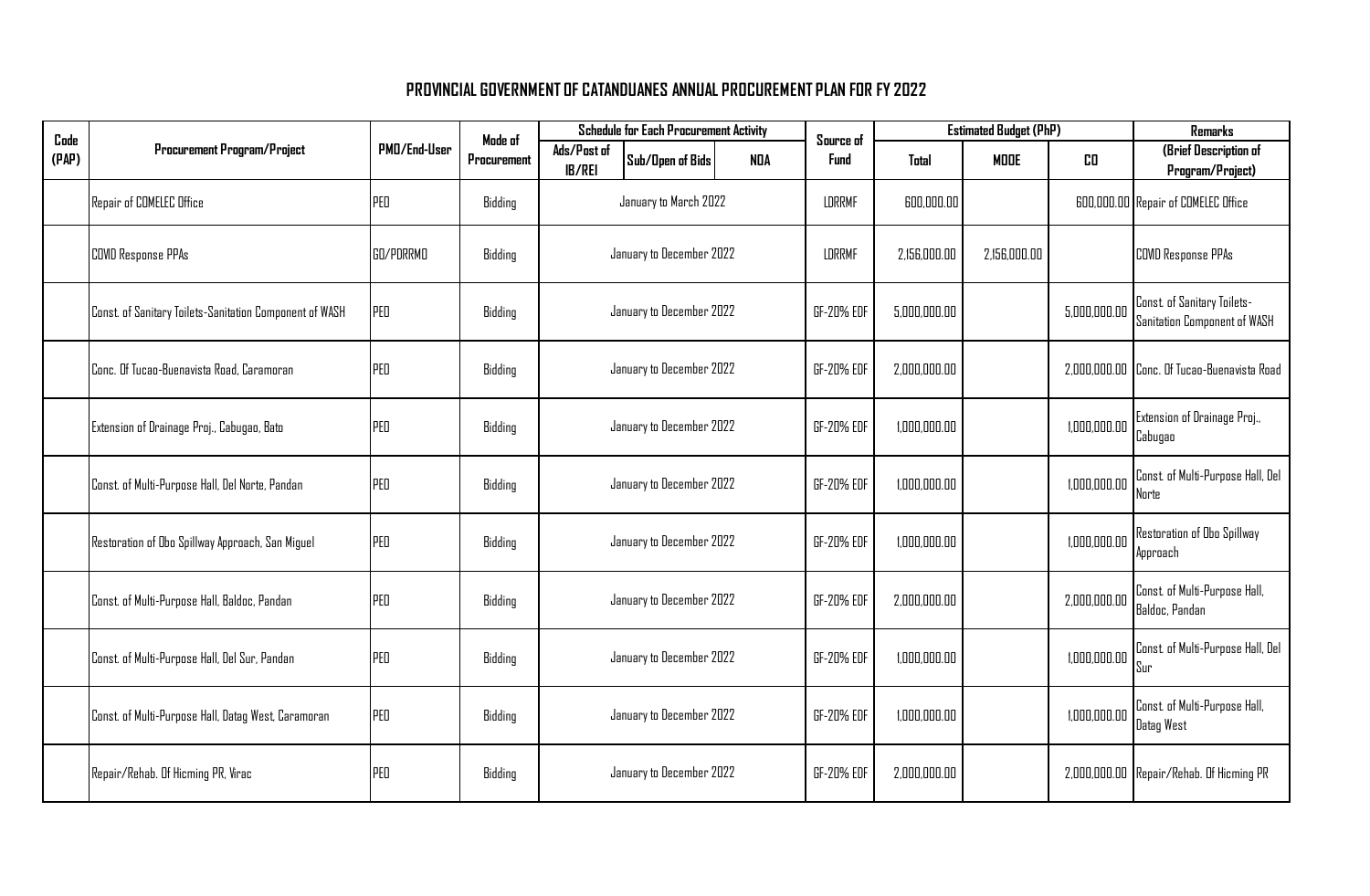| Code  |                                                                            |              | Mode of     |                              | <b>Schedule for Each Procurement Activity</b> |     | Source of   |              | <b>Estimated Budget (PhP)</b> | <b>Remarks</b> |                                                            |
|-------|----------------------------------------------------------------------------|--------------|-------------|------------------------------|-----------------------------------------------|-----|-------------|--------------|-------------------------------|----------------|------------------------------------------------------------|
| (PAP) | <b>Procurement Program/Project</b>                                         | PMD/End-User | Procurement | Ads/Post of<br><b>IB/REI</b> | Sub/Open of Bids                              | NDA | <b>Fund</b> | Total        | <b>MODE</b>                   | CO             | (Brief Description of<br>Program/Project)                  |
|       | Repair/Upgrading of Drainage System at EBMC, Virac                         | PED          | Bidding     |                              | January to December 2022                      |     | GF-20% EDF  | 1.373.458.99 |                               | 1,373,458.99   | Repair/Upgrading of Drainage<br>System at EBMC             |
|       | Repair and Improvement of Capitol Multi-Purpose Hall Virac,<br>Catanduanes | PED          | Bidding     |                              | January to March 2022                         |     | GF-20% EDF  | 9.624.638.86 |                               | 9,624,638.86   | Repair and Improvement of<br>Capitol Multi-Purpose Hall    |
|       | Repair and Improvement of Capitol Multi-Purpose Hall Virac,<br>Catanduanes | PED          | Bidding     |                              | January to March 2022                         |     | GF-20% EDF  | 2,506,689.86 |                               | 2,506,689.86   | Repair and Improvement of<br>Capitol Multi-Purpose Hall    |
|       | Reblocking of San Isidro St., Panique Caramoran,<br>Catanduanes            | PED          | Bidding     |                              | January to March 2022                         |     | GF-20% EDF  | 1,000,000.00 |                               | 1,000,000.00   | Reblocking of San Isidro St.,<br>Panique                   |
|       | Extension of Drainage Project San Antonio Street, Bato,<br>Catanduanes     | PED          | Bidding     |                              | January to March 2022                         |     | GF-20% EDF  | 1,000,000.00 |                               | 1,000,000.00   | <b>Extension of Drainage Project</b><br>San Antonio Street |
|       | Extension of Talisoy Drainage System, Virac                                | PED          | Bidding     |                              | January to March 2022                         |     | GF          | 2,000,000.00 |                               | 2,000,000.00   | Extension of Talisoy Drainage<br>System                    |
|       | Conc. Of Jct. Casoocan-Calampong-Hawan PR, Virac                           | PED          | Bidding     |                              | January to March 2022                         |     | GF          | 5,000,000.00 |                               | 5,000,000.00   | Conc. Of Jet. Casoocan-<br>Calampong-Hawan PR              |
|       | mprovement of Jct. Pajo-Daguindingan-F. Tacorda-Hawan,<br>Virac            | PEO          | Bidding     |                              | January to March 2022                         |     | GF          | 3.000.000.00 |                               | 3.000.000.00   | Improvement of Jct. Pajo-<br>Daguindingan-F. Tacorda-Hawan |
|       | Widening of Sto. Cristo to Cabihian Brgy. Road, Virac                      | PED          | Bidding     |                              | January to March 2022                         |     | GF          | 2,000,000.00 |                               | 2,000,000.00   | Widening of Sto. Cristo to<br>Cabihian Brgy. Road          |
|       | Concreting of Pajo Baguio BR, Virac                                        | PEO          | Bidding     |                              | January to March 2022                         |     | GF          | 2,000,000.00 |                               | 2,000,000.00   | Concreting of Pajo Baguio BR                               |
|       | Concreting of Marilima PR, Virac                                           | PEO          | Bidding     |                              | January to March 2022                         |     | GF          | 2,000,000.00 |                               | 2,000,000.00   | Concreting of Marilima PR                                  |
|       | Rehab./Improvement of Angeles St. Road, Cavinitan, Virac                   | PED          | Bidding     |                              | January to March 2022                         |     | GF          | 4,000,000.00 |                               | 4,000,000.00   | Rehab./Improvement of Angeles<br>St. Road, Cavinitan       |
|       | Const. of Multi-Purpose Pavement, Ibong Sapa, Virac                        | PED          | Bidding     |                              | January to March 2022                         |     | GF          | 2,000,000.00 |                               | 2,000,000.00   | Const. of Multi-Purpose<br>Pavement, Ibong Sapa            |
|       | Conc. Of Libjo, San Roque Provincial Road, Bato                            | PED          | Bidding     |                              | January to March 2022                         |     | GF          | 5,000,000.00 |                               | 5,000,000.00   | Conc. Of Libjo, San Roque<br><b>Provincial Road</b>        |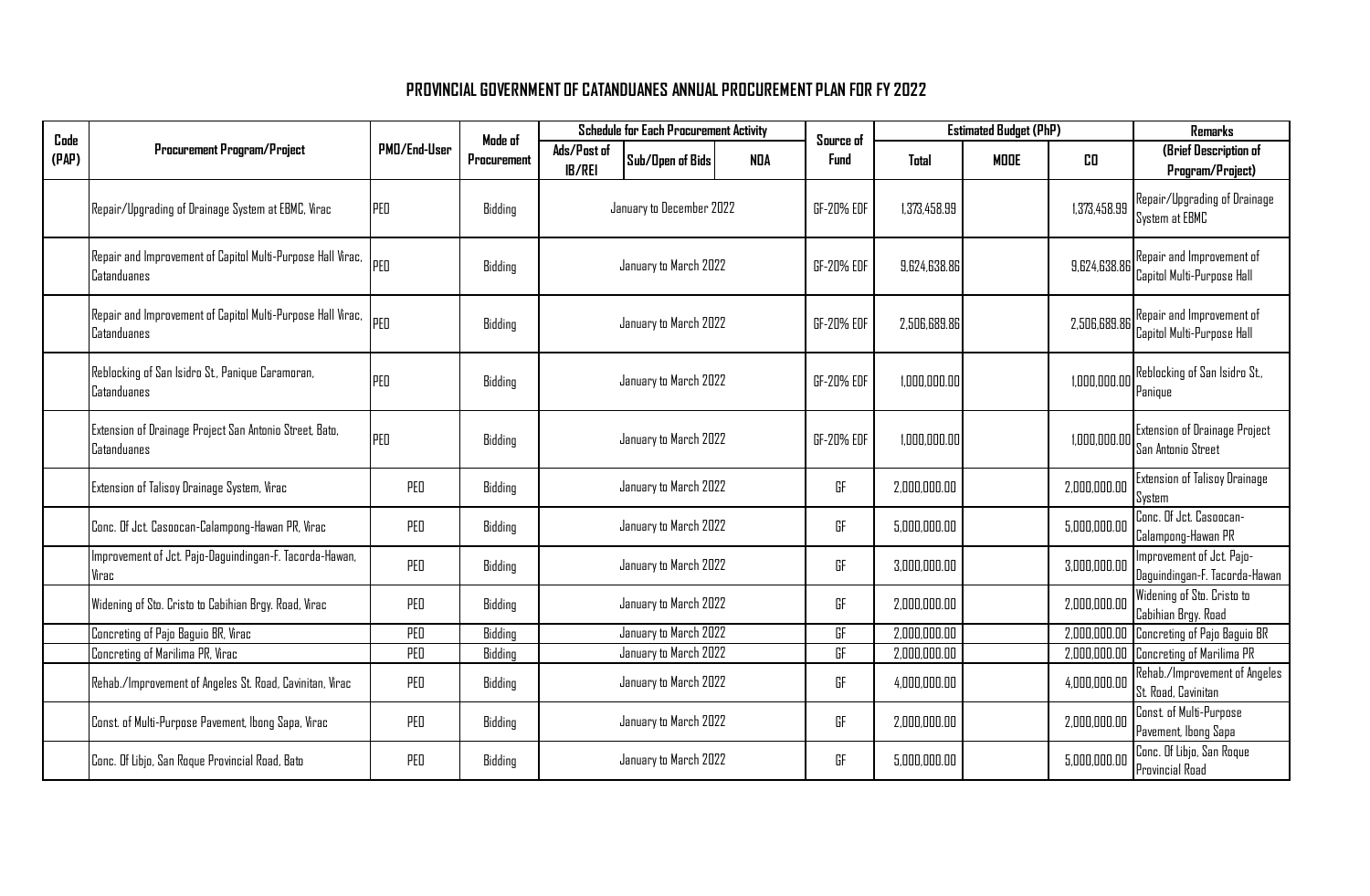| Code  |                                                                                                       |              | Mode of     |                              | <b>Schedule for Each Procurement Activity</b> | Source of |      | <b>Estimated Budget (PhP)</b> | <b>Remarks</b> |               |                                                                                                            |
|-------|-------------------------------------------------------------------------------------------------------|--------------|-------------|------------------------------|-----------------------------------------------|-----------|------|-------------------------------|----------------|---------------|------------------------------------------------------------------------------------------------------------|
| (PAP) | <b>Procurement Program/Project</b>                                                                    | PMD/End-User | Procurement | Ads/Past of<br><b>IB/REI</b> | Sub/Open of Bids                              | NDA       | Fund | Total                         | <b>MDDE</b>    | CO.           | (Brief Description of<br>Program/Project)                                                                  |
|       | Conc. of Patagan Spillway Approach, San Miguel                                                        | PED          | Bidding     |                              | January to March 2022                         |           | GF   | 1,000,000.00                  |                | 1.000.000.00  | Conc. of Patagan Spillway<br>Approach                                                                      |
|       | Concreting of Tilod BR, Baras                                                                         | PED          | Bidding     |                              | January to March 2022                         |           | GF   | 2,000,000.00                  |                |               | 2,000,000.00 Concreting of Tilod BR                                                                        |
|       | Reblocking of Macutal PR, Baras                                                                       | PEO          | Bidding     |                              | January to March 2022                         |           | GF   | 2.000.000.00                  |                | 2.000.000.00  | Reblocking of Macutal PR                                                                                   |
|       | Concreting of Dororian BR, Gigmoto                                                                    | PED          | Bidding     |                              | January to March 2022                         |           | GF   | 2,000,000.00                  |                |               | 2,000,000.00 Concreting of Dororian BR                                                                     |
|       | Concreting of Jct. San Rafael-Salvacion PR, Bagamanoc                                                 | PED          | Bidding     |                              | January to March 2022                         |           | GF   | 10,000,000.00                 |                | 10,000,000.00 | Concreting of Jct. San Rafael-<br>Salvacion PR                                                             |
|       | Construction of River Control Sitio San Jose, Mabini,<br>Jaramoran                                    | PEO          | Bidding     |                              | January to March 2022                         |           | GF   | 2,500,000,00                  |                | 2.500.000.00  | <b>Construction of River Control</b><br>Sitio San Jose, Mabini                                             |
|       | Improvement of Drainage System and Slope Protection at<br>Jct. Sabangan-Paniqui-Datag East, Caramoran | PEO          | Bidding     |                              | January to March 2022                         |           | GF   | 5,000,000.00                  |                |               | Improvement of Drainage System<br>5,000,000.00 and Slope Protection at Jct.<br>Sabangan-Paniqui-Datag East |
|       | Const. of Catagbacan Drainage System, San Andres                                                      | PEO          | Bidding     |                              | January to March 2022                         |           | GF   | 2.000.000.00                  |                | 2.000.000.00  | Const. of Catagbacan Drainage<br>System                                                                    |
|       | Concreting of Rizal FMR, San Andres                                                                   | PED          | Bidding     |                              | January to March 2022                         |           | GF   | 2,000,000.00                  |                | 2,000,000.00  | <b>Concreting of Rizal FMR</b>                                                                             |
|       | Road opening of SIV to Palnab Del Sur, Virac                                                          | PEO          | Bidding     |                              | April to June 2022                            |           | GF   | 5,000,000.00                  |                | 5,000,000.00  | Road opening of SIV to Palnab Del<br>Sur                                                                   |
|       | Improvement of Peñafrancia St. Road, Cavinitan, Virac                                                 | PED          | Bidding     |                              | April to June 2022                            |           | GF   | 2,000,000.00                  |                | 2.000.000.00  | Improvement of Peñafrancia St.<br>Road, Cavinitan                                                          |
|       | Concreting of Jct. Libjo-Aroyao FMR, Bato                                                             | PED          | Bidding     |                              | April to June 2022                            |           | GF   | 5,000,000.00                  |                | 5,000,000.00  | Concreting of Jct. Libjo-Aroyao                                                                            |
|       | Construction of Obo Flood Control, San Miguel                                                         | PED          | Bidding     |                              | April to June 2022                            |           | GF   | 3,000,000.00                  |                | 3,000,000.00  | ionstruction of opo Hood                                                                                   |
|       | mprovement of FMR, Sta. Cruz St. Buhi, San Miguel                                                     | PED          | Bidding     |                              | April to June 2022                            |           | GF   | 2,000,000.00                  |                | 2,000,000.00  | Improvement of FMR, Sta. Cruz<br>St. Buhi                                                                  |
|       | Concreting of Jct. Begonia to Magsaysay PR, Viga                                                      | PED          | Bidding     |                              | April to June 2022                            |           | GF   | 2,000,000.00                  |                | 2,000,000.00  | Concreting of Jct. Begonia to<br>Magsaysay PR                                                              |
|       | Concreting of Buenavista Brgy. Road, Viga                                                             | PEO          | Bidding     |                              | April to June 2022                            |           | GF   | 3,000,000.00                  |                | 3.000.000.00  | Concreting of Buenavista Brgy.<br>Road                                                                     |
|       | Improvement of Multi-Purpose Pavement, San Isidro, Viga                                               | PED          | Bidding     |                              | April to June 2022                            |           | GF   | 2,000,000.00                  |                | 2,000,000.00  | Improvement of Multi-Purpose<br>Pavement, San Isidro                                                       |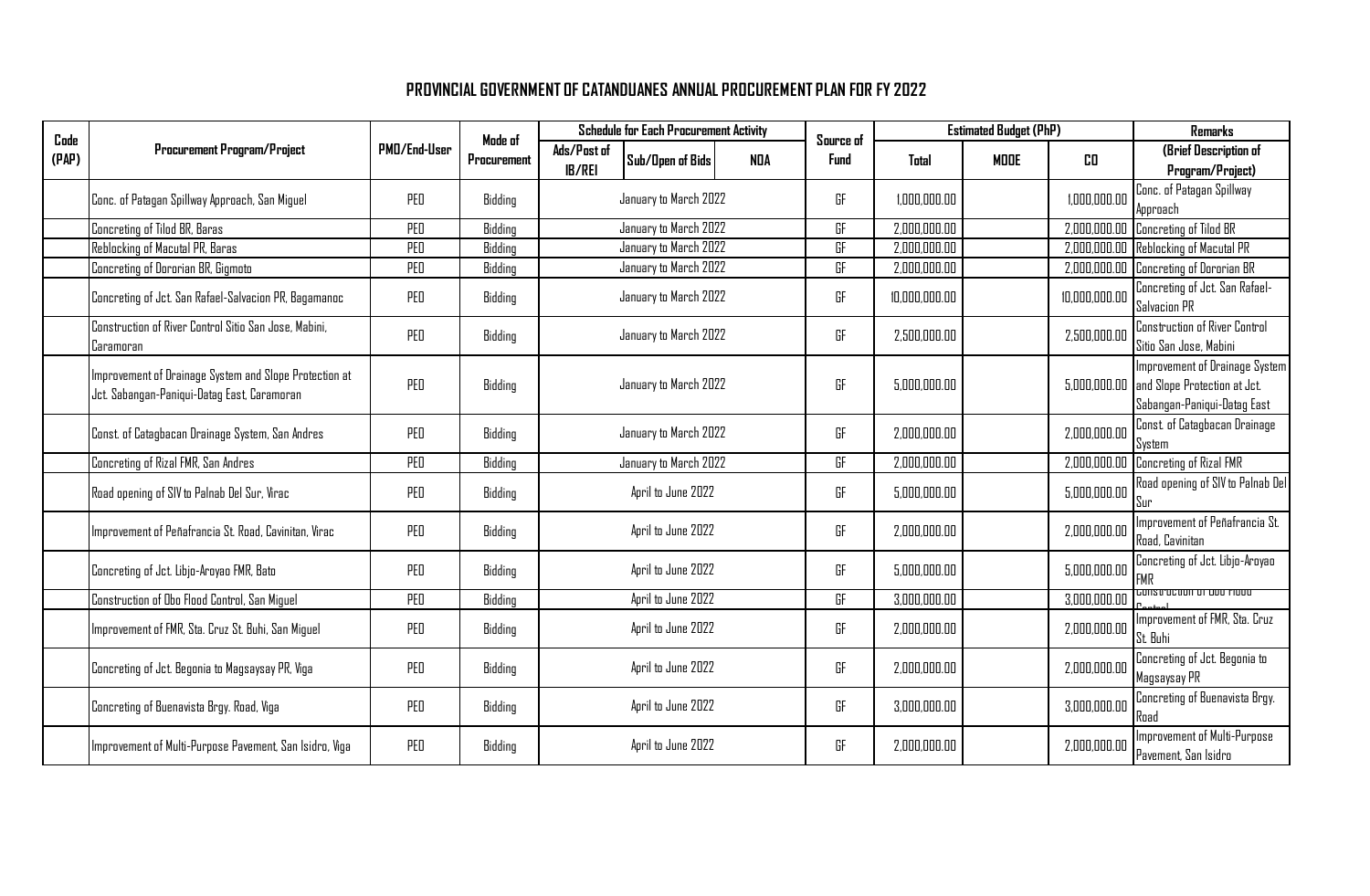| Code  |                                                                                             | Made of      |             | <b>Schedule for Each Procurement Activity</b>           | Source of   |               | <b>Estimated Budget (PhP)</b> | <b>Remarks</b> |                                                                                                       |
|-------|---------------------------------------------------------------------------------------------|--------------|-------------|---------------------------------------------------------|-------------|---------------|-------------------------------|----------------|-------------------------------------------------------------------------------------------------------|
| (PAP) | <b>Procurement Program/Project</b>                                                          | PMD/End-User | Procurement | Ads/Post of<br>Sub/Open of Bids<br>NDA<br><b>IB/REI</b> | <b>Fund</b> | <b>Total</b>  | <b>MDDE</b>                   | CO.            | (Brief Description of<br>Program/Project)                                                             |
|       | Conc. of Jct. Alinawan-Maculiw PR, Panganiban                                               | PED          | Bidding     | April to June 2022                                      | GF          | 5,000,000.00  |                               | 5,000,000.00   | Conc. of Jct. Alinawan-Maculiw PR                                                                     |
|       | Widening of Drainage Jct. NR to Cabuyoan PR, Panganiban                                     | PEO          | Bidding     | April to June 2022                                      | GF          | 5,000,000.00  |                               | 5,000,000.00   | Widening of Drainage Jct. NR to<br>Cabuyoan PR                                                        |
|       | Concreting of Jct. Cagdarao-Tibo-Alinawan PR, Panganiban                                    | PEO          | Bidding     | April to June 2022                                      | GF          | 5,000,000.00  |                               | 5,000,000.00   | Concreting of Jct. Cagdarao-Tibo-<br>Alinawan PR                                                      |
|       | Widening of Jct. Pandan-Balangonan PR, Pandan                                               | PED          | Bidding     | July to September 2022                                  | GF          | 5,000,000.00  |                               | 5,000,000.00   | Widening of Jct. Pandan-<br><b>Balangonan PR</b>                                                      |
|       | Construction of Dariao River Control, Caramoran                                             | PEO          | Bidding     | July to September 2022                                  | GF          | 2,500,000.00  |                               | 2,500,000.00   | Construction of Dariao River<br>Control                                                               |
|       | Const. of Mayngaway Drainage System, San Andres                                             | PEO          | Bidding     | July to September 2022                                  | GF          | 2,000,000.00  |                               | 2,000,000.00   | Const. of Mayngaway Drainage<br>System                                                                |
|       | Completion of Esperanza Seawall, San Andres                                                 | PED          | Bidding     | July to September 2022                                  | GF          | 5,000,000.00  |                               | 5,000,000.00   | Completion of Esperanza Seawall                                                                       |
|       | Completion of Wagdas Seawall, San Andres                                                    | PEO          | Bidding     | July to September 2022                                  | GF          | 3,000,000.00  |                               | 3,000,000.00   | Completion of Wagdas Seawall                                                                          |
|       | Extension of Lubas Seawall, San Andres                                                      | PED          | Bidding     | July to September 2022                                  | GF          | 5,000,000.00  |                               | 5,000,000.00   | <b>Extension of Lubas Seawall</b>                                                                     |
|       | Const. of Multi-Purpose Hall-Phase IV, San Andres                                           | PED          | Bidding     | July to September 2022                                  | GF          | 10,000,000.00 |                               | 10.000.000.00  | Const. of Multi-Purpose Hall-<br>Phase IV                                                             |
|       | Repair and Maintenance of Provincial Government Hospitals,<br>Provincewide                  | PEO          | Bidding     | October to December 2022                                | GF          | 5,000,000.00  |                               | 5,000,000.00   | Repair and Maintenance of<br>Provincial Government Hospitals                                          |
|       | Repair and Improvement of Capitol Multi-Purpose Hall, Virac                                 | PED          | Bidding     | October to December 2022                                | GF          | 5,000,000.00  |                               | 5,000,000.00   | Repair and Improvement of<br>Capitol Multi-Purpose Hall                                               |
|       | Concreting of Road shoulder with slope protection and<br>drainage Jct. Bato-Aroyao PR, Bato | PEO          | Bidding     | October to December 2022                                | GF          | 5,000,000.00  |                               |                | Concreting of Road shoulder with<br>5,000,000.00 slope protection and drainage<br>Jct. Bato-Aroyao PR |
|       | Widening and Concreting of Obo-Patagan, San Miguel                                          | PEO          | Bidding     | October to December 2022                                | GF          | 2.000.000.00  |                               | 2,000,000.00   | Widening and Concreting of Obo-<br>Patagan                                                            |
|       | Road Opening of Biong Road, Gigmoto                                                         | PED          | Bidding     | October to December 2022                                | GF          | 3,000,000.00  |                               | 3,000,000.00   | Road Opening of Biong Road                                                                            |
|       | Concreting of Jct. Tariwara-Canlubi PR, Pandan                                              | PED          | Bidding     | October to December 2022                                | GF          | 5,000,000.00  |                               | 5,000,000.00   | Concreting of Jct. Tariwara-<br>Canlubi PR                                                            |
|       | Construction of Carangag Footbridge, San Andres                                             | PEO          | Bidding     | October to December 2022                                | GF          | 2,000,000.00  |                               | 2,000,000.00   | <b>Construction of Carangag</b><br>Footbridge                                                         |